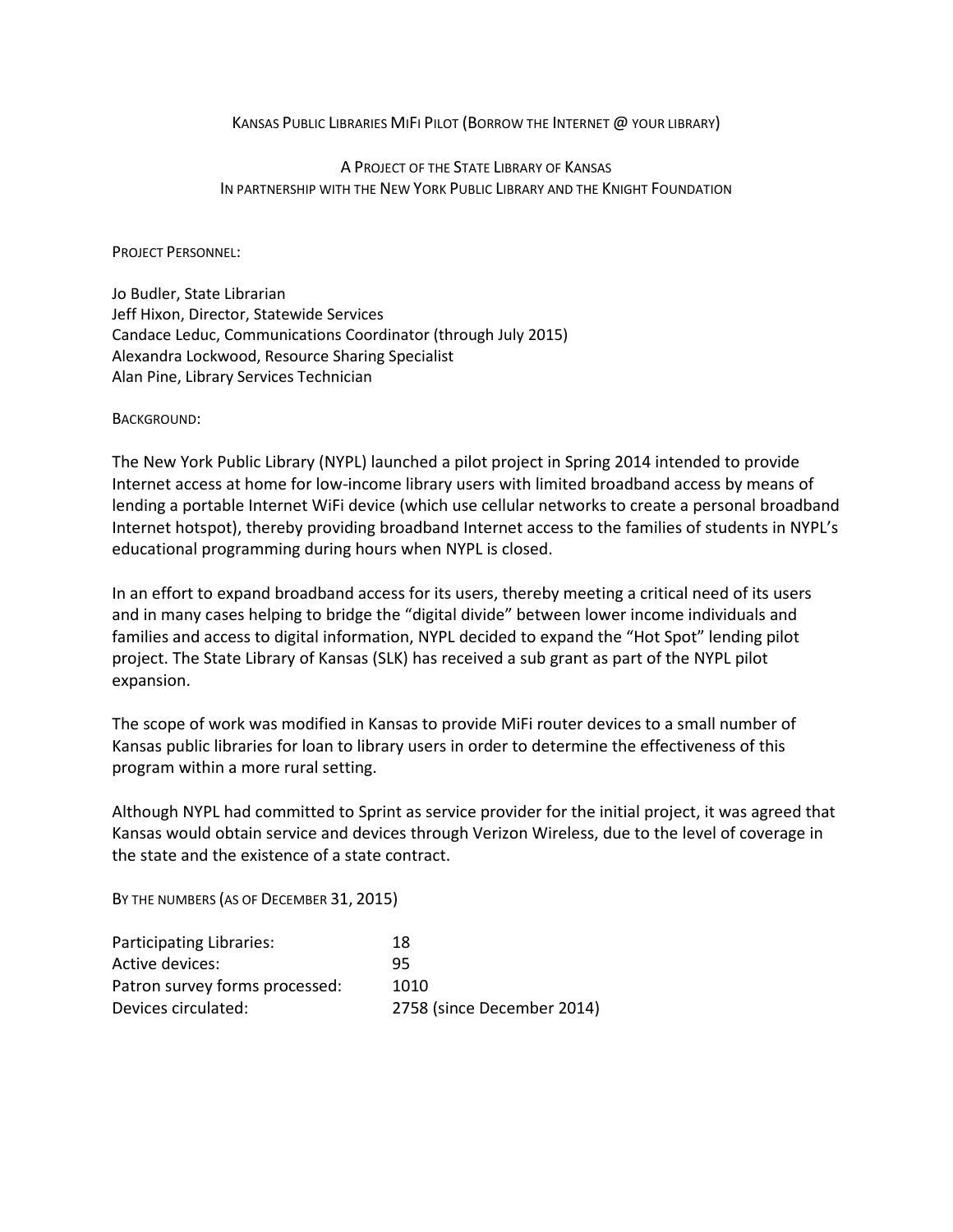#### KANSAS PUBLIC LIBRARIES MIFI PILOT (BORROW THE INTERNET @ YOUR LIBRARY)

|                          | Population | DEC            | <b>JAN</b>     | FEB            | <b>MAR</b>     | <b>APR</b>     | MAY | <b>JUN</b>     | JUL            | <b>AUG</b>     | <b>SEP</b>     | OCT            | <b>NOV</b>     | <b>TOTAL</b> |
|--------------------------|------------|----------------|----------------|----------------|----------------|----------------|-----|----------------|----------------|----------------|----------------|----------------|----------------|--------------|
| Atchison                 | 10,771     | 8              | 13             | 13             | 9              | 9              | 6   | 10             | $\overline{7}$ | 6              | $\overline{4}$ | $\overline{7}$ | 5              | 97           |
| Carbondale               | 1,405      | $\mathbf 0$    | $\overline{2}$ | 10             | 12             | 11             | 14  | 10             |                |                |                |                |                | 59           |
| Clearwater               | 2,531      | $\overline{7}$ | 14             | 11             | 12             | 14             | 14  | 6              | 15             | 11             | 13             | 12             | 8              | 137          |
| Coffevville              | 9,876      | $\overline{7}$ | 23             | 27             | 27             | 19             | 25  | 27             | 22             | 22             | 26             | 25             | 23             | 273          |
| Effingham                | 526        | 20             | 18             | 18             | 25             | 20             | 25  | 23             | 19             | 11             | 9              | 10             | 15             | 213          |
| Goodland                 | 4,554      | 6              | 11             | 14             | 16             | 16             | 10  | 11             | 11             | 20             | 23             | 17             | 25             | 180          |
| <b>Great Bend</b>        | 15,840     | 6              | 12             | 13             | 9              | 11             | 9   | 9              | 13             | 11             | 5              | 8              | 8              | 114          |
| Hamilton<br>County       |            |                |                |                |                |                |     |                |                |                |                |                |                |              |
| (Syracuse)               | 2,603      | $\mathbf 0$    | $\mathbf 0$    | 6              | 9              | 17             | 14  | 27             | 19             | 13             | 27             | 34             | 27             | 193          |
| Haysville                | 11,112     | $\mathbf{0}$   | 9              | 21             | 32             | 29             | 32  | 35             | 31             | 28             | 30             | 25             | 29             | 301          |
| Independence             | 13,102     | 16             | 28             | 26             | 20             | 17             | 20  | 15             | 18             | $\overline{7}$ | 11             | $\overline{7}$ |                | 185          |
| Jay Johnson<br>(Quinter) | 960        | 9              | 9              | 9              | 11             | 10             | 9   | 13             | 13             | 9              | 13             | 12             | 15             | 132          |
| Jetmore                  | 864        | $\mathbf 0$    |                | 14             | 3              | $\overline{2}$ | 12  | 16             | 8              | 16             |                |                |                | 71           |
| Leavenworth              | 36,000     | 9              | 19             | 12             | 12             | 10             | 6   | 6              | 5              | 10             | 10             | $\overline{7}$ | $\overline{7}$ | 113          |
| Lyndon                   | 1,496      | $\mathbf 0$    |                | $\overline{2}$ | $\overline{2}$ |                |     |                |                |                |                |                |                | 4            |
| Mary Cotton<br>(Sabetha) | 2,564      | 17             | 19             | 15             | 17             | 14             | 12  | 16             | 12             | 15             | 16             | 12             | 13             | 178          |
| Meriden-                 |            |                |                |                |                |                |     |                |                |                |                |                |                |              |
| Ozawkie                  | 4,474      | 10             | 15             | 10             | 16             | 16             | 15  | 11             | 8              | 8              | 9              | 4              | 8              | 130          |
| Silver Lake              | 2,020      | $\overline{4}$ | 8              | 6              | 5              | 4              | 6   | $\overline{7}$ | 5              | 5              | $\overline{4}$ | 5              | $\overline{4}$ | 63           |
| Stanton<br>County        |            |                |                |                |                |                |     |                |                |                |                |                |                |              |
| (Johnson)                | 2,111      | $\mathbf 0$    |                | 6              | 21             | 23             | 24  | 32             | 24             | 20             | 20             | 28             | 21             | 219          |
| Wetmore                  | 366        | 6              | $\overline{7}$ | $\overline{7}$ | $\overline{7}$ | 8              | 8   | 9              | 8              | 8              | 10             | 9              | 9              | 96           |
| <b>TOTAL</b>             | 123,175    | 125            | 207            | 240            | 265            | 250            | 261 | 283            | 238            | 220            | 230            | 222            | 217            | 2758         |

HOW IT WORKED:

Libraries were recommended for invitation to participate by the seven regional library systems that serve the state. Invitees committed to participate by signing a [Memorandum of Understanding](http://kslib.info/DocumentCenter/View/3877) (Appendix A). The Memorandum outlined responsibilities of the State Library and the participating library. Once approved, pilot libraries submitted a request for the initial number of devices desired. As funds permitted, libraries could request and be approved for more devices if demand was high.

Devices were ordered through and delivered to SLK, where they were inventoried, labelled and entered into the device management portal. Once deployed, devices/accounts could be suspended / deactivated / reactivated remotely, in accordance with policy or in the case of technical difficulties.

With input from NYPL, SLK staff developed an initial set of policies and device management procedures, so libraries could move quickly and so there would be a minimal level of standardization statewide. Although these remained open for discussion and review, SLK had the final word for the course of the pilot. Best practices arising out of hands-on experience were developed largely through monthly online meetings, and applied at the library's discretion.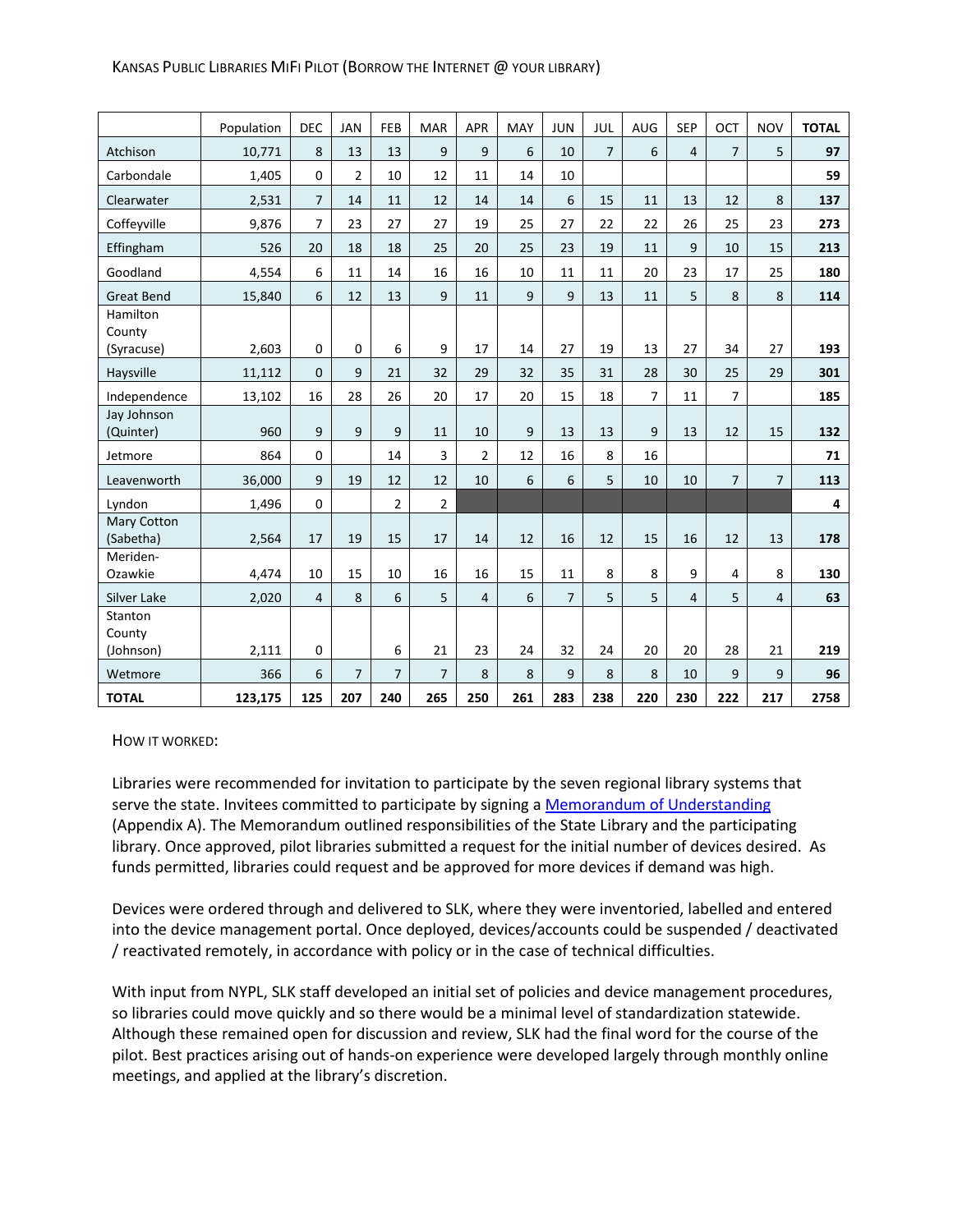HOW WE BUILT KNOWLEDGE AND EXPERIENCE:

The [MiFi Pilot project page](http://kslib.info/1107) served as our knowledge base, where pilot libraries access and share information about

- Pilot-wide Circulation Policies
	- o Check out period- 7 days
	- o Borrower must be 18+ years of age
	- o Holds- Yes, if possible
	- o Renewals- No
	- o Overdue Fines- \$1/day (library retains)
	- o Lost/stolen/damaged devices: Follow local policies to retrieve. Replacement Fee \$50 (library retains)
- Best Practices
- Device Management
- Device Documentation
- Reporting (Promotion and Publicity, Patron Surveys, Circulation Statistics)

All participant libraries were expected to participate in a monthly online meeting, where updates were provided, topics of concern discussed, and best practices / policies / procedures reviewed and revised as needed. Beginning in April, Verizon Wireless, service provider for the pilot, participated in the calls.

#### **CHALLENGES**

Following an initial orientation webinar in December 2014, lending got underway and was an immediate success. There were many questions to be dealt with, from basic device operation to the need for a MARC record so devices could be added to local library catalogs. Procedures for dealing with lost / stolen / damaged devices were refined, and aside from an anticipated steep learning curve, the first two months could be called a hard-working success.

The most difficult issues to be faced became apparent as usage grew. We encountered some frustration due to:

*Problems tracking usage* – a number of devices reported by libraries as being in use, either checked out or in testing, were not showing up in usage reports. At a time when we were actively monitoring in order to ensure all sites were underway, this gave us an unfair and inaccurate snapshot of usage patterns and activity. It also made it more difficult to address the second obstacle (data throttling, below).

Although a handful of instances were solved by resetting or replacing devices, ultimately our troubles uncovered a problem in Verizon's tracking / reporting system, and numbers became much more reliable.

*Signal availability* – while it became clear as months went on that there are locations where no signal or inadequate signal is available, this was much less common across the state than we feared it might be. It should be noted that Verizon, while clearly proud of the coverage extent, was proactive in making it known that there are always patches beyond the reach of signal.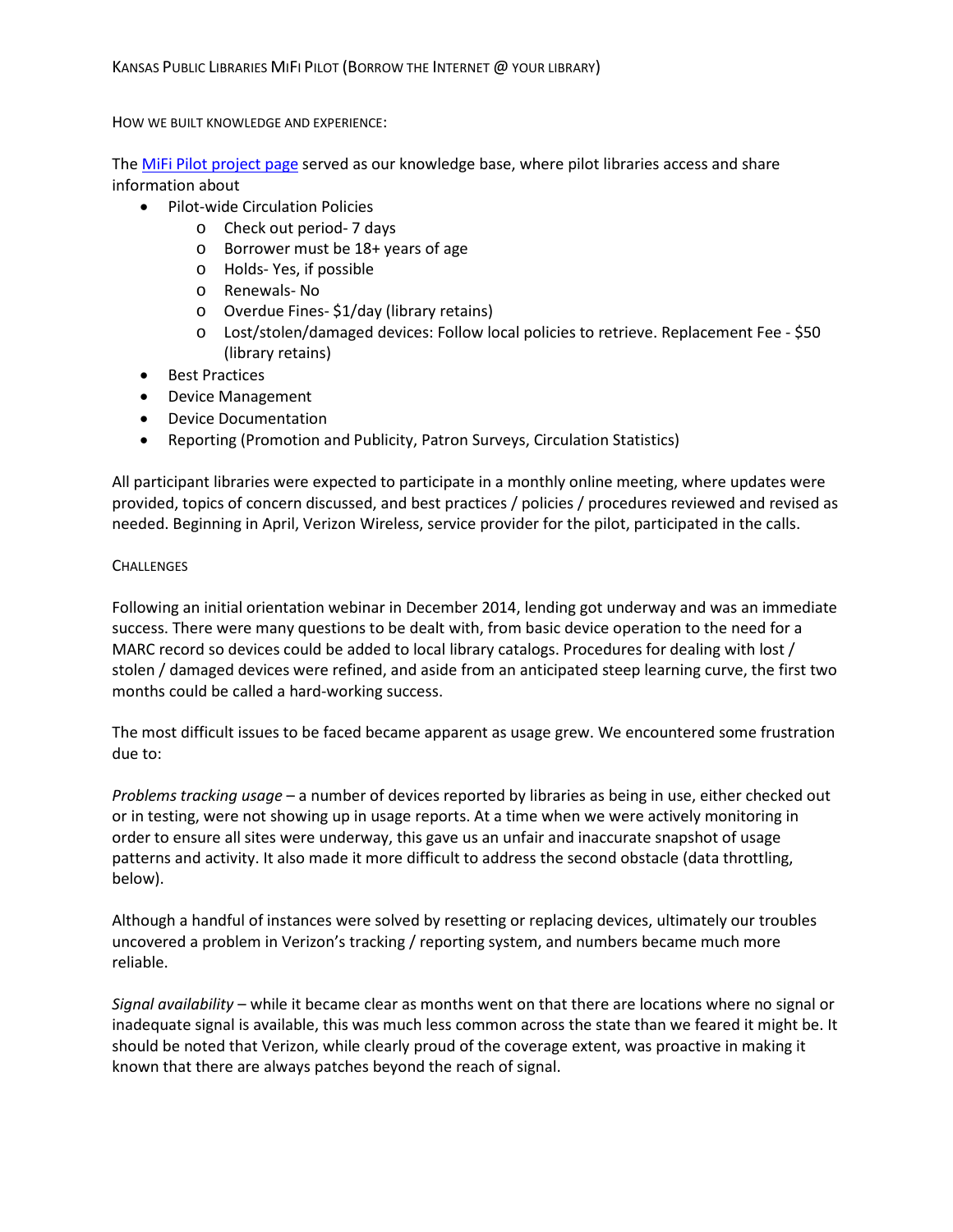*Throttling* – the most challenging difficulty for us was learning about and dealing with Verizon's method of managing bandwidth. While the effects were easy to spot as more patrons used the devices for highdemand services such as video streaming, coming to understand how management is implemented was difficult and time consuming.

Initially we believed that slowdowns were directly tied to certain sites being blocked or restricted. Through many discussions with Verizon, we eventually learned that it is a complicated blend of factors that triggers each instance (most importantly, current aggregate demand at the connecting tower). It also was not clear immediately that the slowdown is temporary, and resets with each billing cycle.

Because the loan period was one week across all pilot libraries, the connections could remain substandard for up to three borrowers after the slowdown is triggered. Though no changes in the practice were made, librarians came to understand it, could explain it, and by the pilot's end it didn't appear to have significantly reduced usage.

Verizon indicated that libraries who continue to buy data plans once the grant funding is exhausted will be under a new and different contract, not susceptible to throttling.

#### LOOKING AHEAD

The lending of the Internet throughout the state through the cooperative effort of the State Library and participating libraries was a great success, and library participation and promotion of this project greatly appreciated. The funding provided by the NYPL/Knight Foundation was exhausted around the first of November; however, SLK made the decision to provide funding for the extension of this data plan funding through December 31, 2015.

Participating libraries had the opportunity to complete and return a continuation form on or before October 15, 2015 if wishing to continue this service and desiring State Library help in arranging for the transition with Verizon. On December 31, 2015, all devices not transferred in accordance with a continuation form will be deactivated. Devices will remain property of the public library, and replaced with new accounts and devices.

13 of 18 participating libraries committed to continuing, with a projected combined inventory of 47 devices – a 50% retention rate.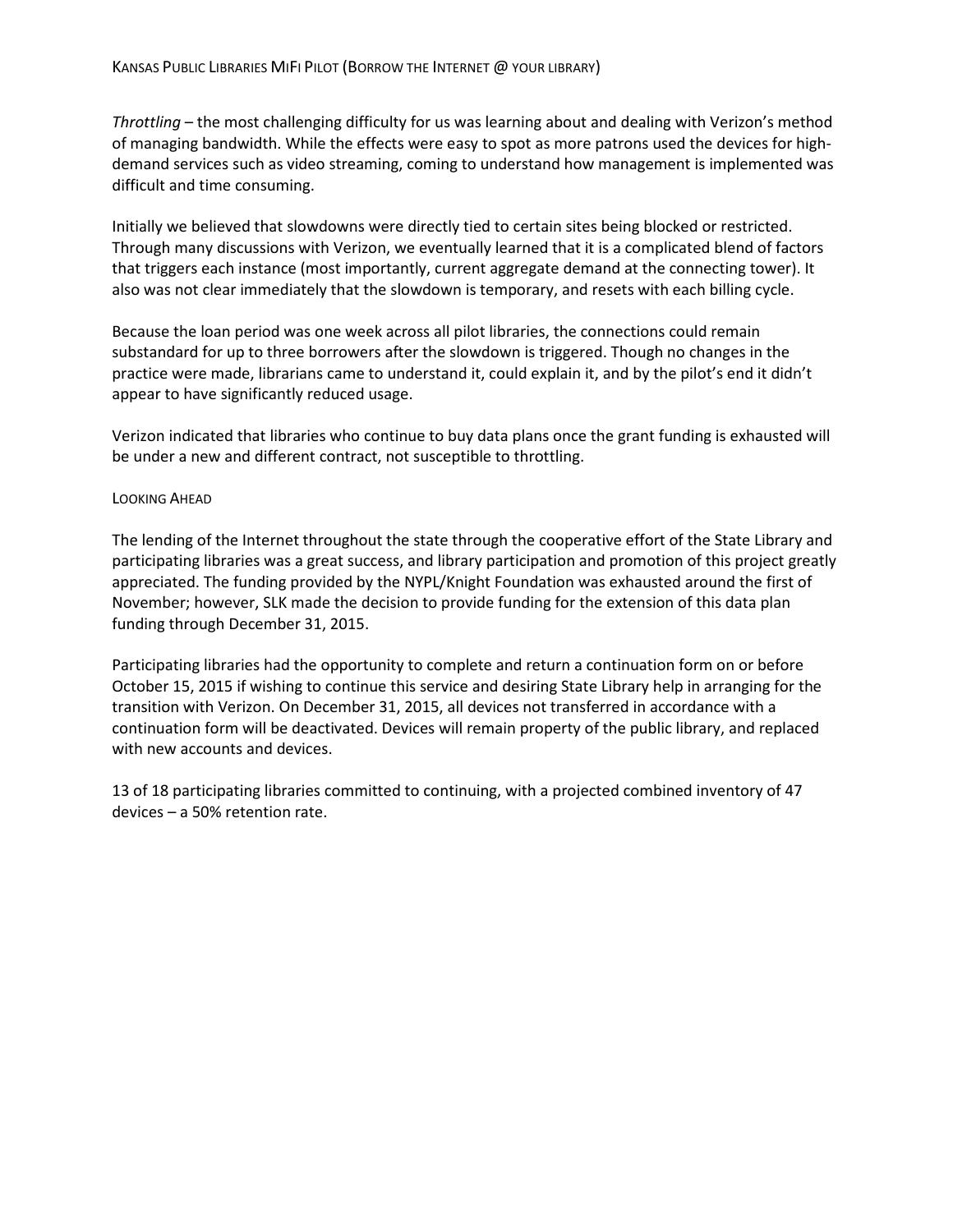Appendix A: Memorandum of Understanding

#### **Memorandum of Understanding**

Between State Library of Kansas and <Individual KS public library>

#### **Project Title**

Kansas MiFi Pilot Project: Borrow the Internet @ your library

This Memorandum of Understanding (MOU), while not a legally binding document, does indicate a voluntary agreement to assist in the implementation plans of a grant funded collaborative project. The agreement is between the lead agency, the State Library of Kansas (SLK), and sindividual KS public library>. It generally defines the overall program goals and describes the collaborative nature and relationship between the identified project and the MOU-referenced participant. The document sets forth the terms and understanding between the SLK and the partner **sindividual KS public library>** as part of- Kansas MiFi Pilot Project: Borrow the Internet @ your library

### **Background**

The New York Public Library (NYPL) launched a pilot project in Spring 2014 intended to provide Internet access at home for low-income library users with limited broadband access by means of lending a portable Internet WiFi device (which use cellular networks to create a personal broadband Internet hotspot), thereby providing broadband Internet access to the families of students in NYPL's educational programming during hours when NYPL is closed.

In an effort to expand broadband access for its users, thereby meeting a critical need of its users and in many cases helping to bridge the "digital divide" between lower income individuals and families and access to digital information, NYPL has determined to expand the "Hot Spot" lending pilot project. The State Library of Kansas has received a subgrant as part of the NYPL pilot expansion. The SLK scope of work will involve providing MiFi router devices to a small number of Kansas public libraries so they may be lent out to library users in order to determine the effectiveness of this program within a more rural setting.

## **Purpose**

This MOU will outline the responsibilities of SLK and the participating Kansas libraries. The goal of this pilot project is to expand the reach and benefits of library Internet access by allowing patrons to borrow portable WiFi Hotspot routers from their local library. Intended library users will not be limited based on financial status or connected specifically with a library program.

The above goals will be accomplished by undertaking the following activities:

## The State Library of Kansas will provide to *sindividual KS public library>*:

- 1) An agreed upon number of MiFi devices at no cost;
- 2) Unlimited data plan for a trial period of 12 months for each device;
- 3) Evaluation forms to be completed by library users who check out the routers;
- 4) Guidelines for compiling and reporting the required statistics of usage by library users
- 5) Signage and displays informing library users of service and funding source.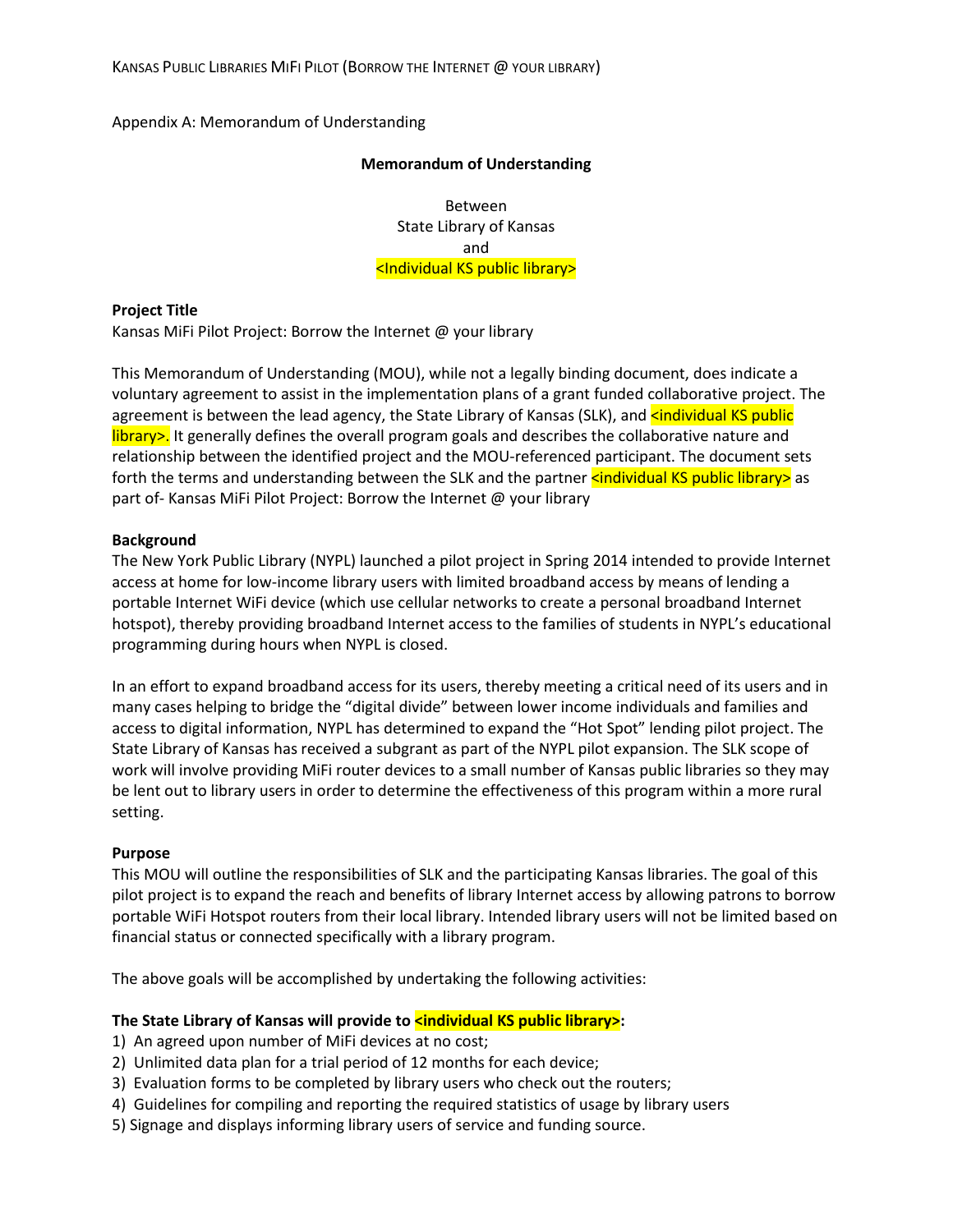#### **<individual KS public library> will:**

1) Track each MiFi device and report any damage or loss to the SLK as soon as this is discovered and cancel the data plan, if necessary. Lost or damaged routers may not be replaced;

2) Optional- Continue the data plan after the pilot is over (cost of plan is approximately \$41/month/unit);

3) Require library users who check out the MiFi routers to complete the provided evaluation form;

4) Submit data and ongoing evaluation of the program to SLK on a monthly basis and attend monthly online meetings with SLK staff to share information and provide updates.

5) Display provided signage informing library users of service and funding source.

### **Reporting**

The State Library of Kansas will host monthly online meetings for all of the Kansas Public Libraries within this pilot project. Each monthly online meeting will include the discussion of monthly statistics, best practices and other topics relevant for collaborative learning. Each month, statistics are to be submitted to SLK by each participating library using the online form provided.

### **Funding**

This project is funded by a subgrant provided to the State Library of Kansas by The New York Public Library. During the pilot, these grant funds will be used for the unlimited data plan associated with each MiFi device. After this pilot project has ended, **kindividual KS public library>** will have the option to continue the data plans for each MiFi device after the pilot is over.

### **Duration**

This MOU is at-will and may be modified by mutual consent of authorized officials from the State Library of Kansas. This MOU shall become effective upon signature by the authorized officials from the State Library of Kansas and **<individual KS public library>** and will remain in effect until modified or terminated by any one of the partners by mutual consent. At the end of 12-month pilot, MiFi device(s) will become the property of the individual library. However, if library withdraws from pilot before 12-month pilot is completed, the device(s) are to be returned to State Library of Kansas.

## **The number of MiFi devices requested by <b>sindividual KS public library>** is **sinumber>**.

#### **Contact Information**

State Library of Kansas Jo Budler, State Librarian 300 SW 10<sup>th</sup> Ave, Rm 312N Topeka, KS 66612 785-296-3296 [Jo.Budler@library.ks.gov](mailto:Jo.Budler@library.ks.gov)

\_\_\_\_\_\_\_\_\_\_\_\_\_\_\_\_\_\_\_\_\_\_\_\_\_\_

<Individual KS public library> Partner representative, Position Address **Telephone Email** 

\_\_\_\_\_\_\_\_\_\_\_\_\_\_\_\_\_\_\_\_\_\_\_\_\_\_\_

Date: (Partner signature) Jo Budler, State Library of Kansas, State Librarian

Date: 1 (Partner signature) (Partner representative, <individual KS public library>, position)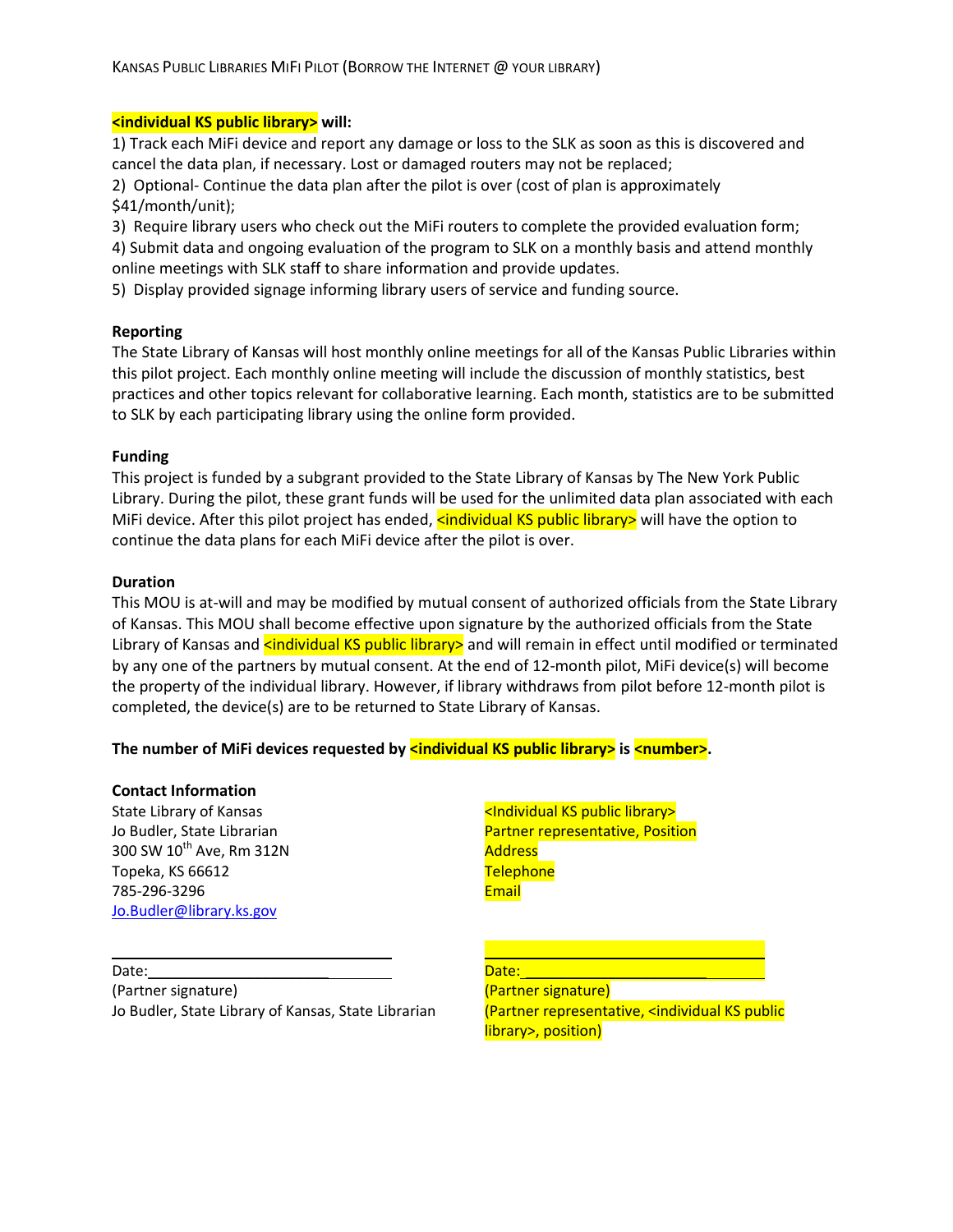Appendix B: Best Practices

## **Prior to check-out**

For ease of use, place information on a label to bottom of device - similar to this:

# Hotspot name: MiFi6620L-0362 Password: 45d34bb1 MDN/Mobil#: 7852075167 MEID/IMEI: 990003321499572 SIM/ICCID: 89148000001456365682

Add devices to your online catalog. Here is a template provided by Heather Braum, Northeast Kansas Library System:

• Here's what our libraries are using, that is easily adaptable to another system. I kept it very, very simple. Other libraries might want the record to have more information.

This link will download a MARC record that can be imported into another system; it does include an item record line, in the 952 field; a non-Koha library won't need that information.

[https://catalog.nexpresslibrary.org/cgi-bin/koha/opac](https://catalog.nexpresslibrary.org/cgi-bin/koha/opac-export.pl?op=export&bib=683734&format=utf8)[export.pl?op=export&bib=683734&format=utf8](https://catalog.nexpresslibrary.org/cgi-bin/koha/opac-export.pl?op=export&bib=683734&format=utf8)

## **At check-out**

- Verify that patron holds a card at your library. Out-of-district patrons with reciprocal borrowing privileges are not eligible, as library demographics were taken into account during the NYPL approval process.
- Always check out a charger and charging cord with the device

## **While checked out**

- Borrowers who experience any problems with the hotspot should return it immediately to the lending library. Borrowers should not attempt to repair the device.
- If device is not returned in a timely way, follow the circulation policies and device management procedures on the [main project page.](http://ks-kansaslibrary.civicplus.com/1107)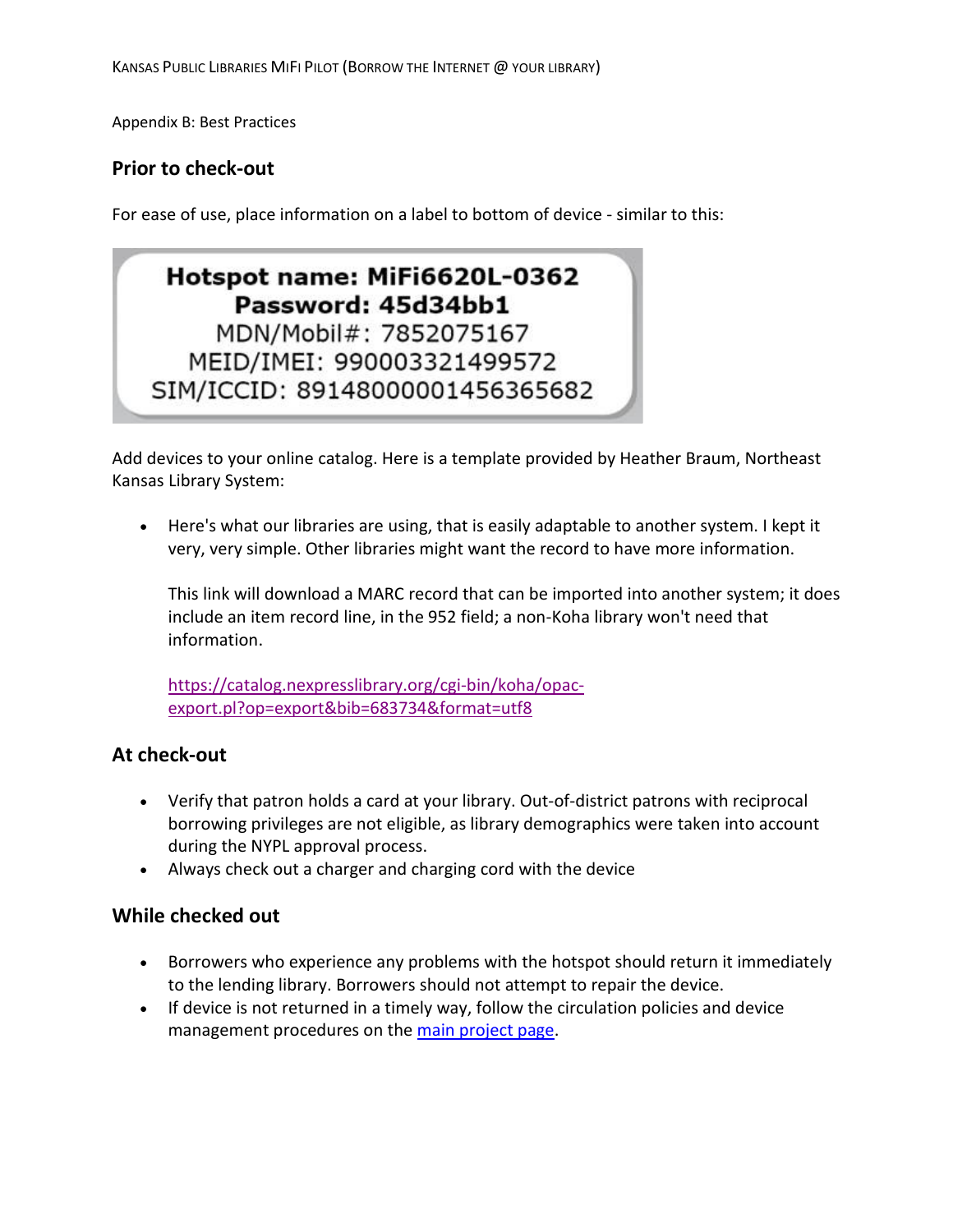## **At check-in**

- Verify the device's SIM card has not been changed or removed by checking the SIM number when it is returned to the library.
- Verify the device label above is intact, unaltered, and matches your records.
- If you return a damaged or inoperative device directly to Verizon, be sure to keep tracking information on the shipment. Loss in shipment could incur a \$199 charge.

## **General – Grant compliance**

• Please make your best possible effort to participate in the monthly calls. If you can't be available, try to arrange for an alternate, and be sure to provide the meeting link. Even if you are represented, reviewing the meeting archive is always recommended.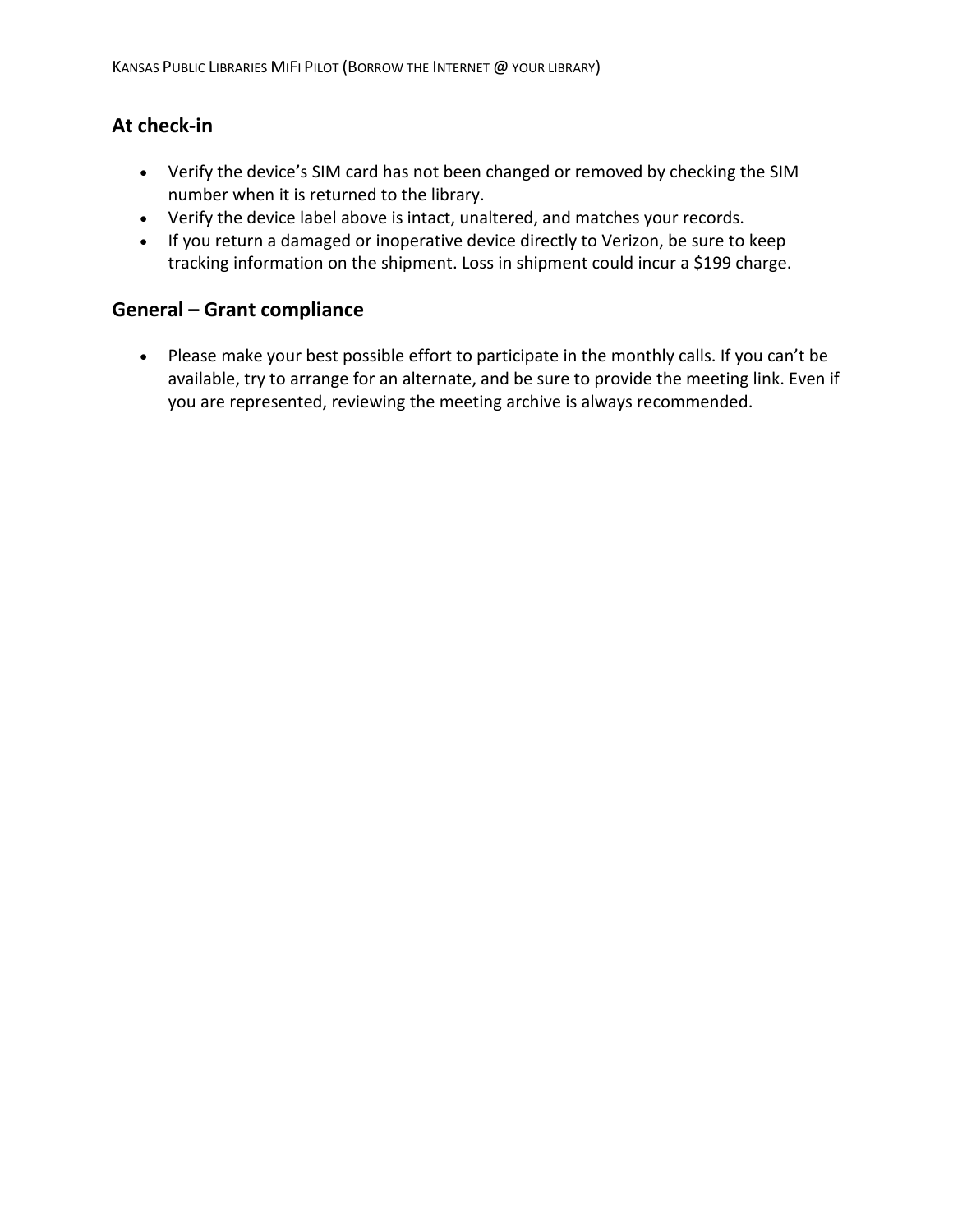Appendix C: Local Press Release

**IMMEDIATE RELEASE:** Date For more information, contact: Candace LeDuc, 785-291-3230

## **Check Out the Internet at Library Name**

**Topeka, KS,** — Starting *[Insert Date]*, *[Library Name]* will begin lending portable WiFi Hotspot devices to library patrons wishing to expand the library's Internet access. Wifi Hotspot lending will be part of a pilot project initiated by the State Library of Kansas, in partnership with New York Public Library and the Knight Foundation.

"Many Kansas residents rely on library Internet for job searching, homework help, and egovernment so when the doors close, so does their connection," said State Librarian Jo Budler. "Too many Kansas households do not have Internet access and this pilot project has the potential to provide 24/7 quality access to those limited to the library's operating hours."

Patrons can check out Wifi Hotspot devices through November 2015 for a lending period of seven days by visiting *[Library Name]*, located at *[Address]* and open *[Hours of Operation]*. Borrowers are required to fill out a customer survey to help the State Library determine possibilities of expanding the program to more libraries.

The State Library provides quality library services and resources through your local library, including downloadable ebooks (for adults and children), audiobooks, and online databases. To learn more visit [www.kslib.info.](http://www.kslib.info/)

XXX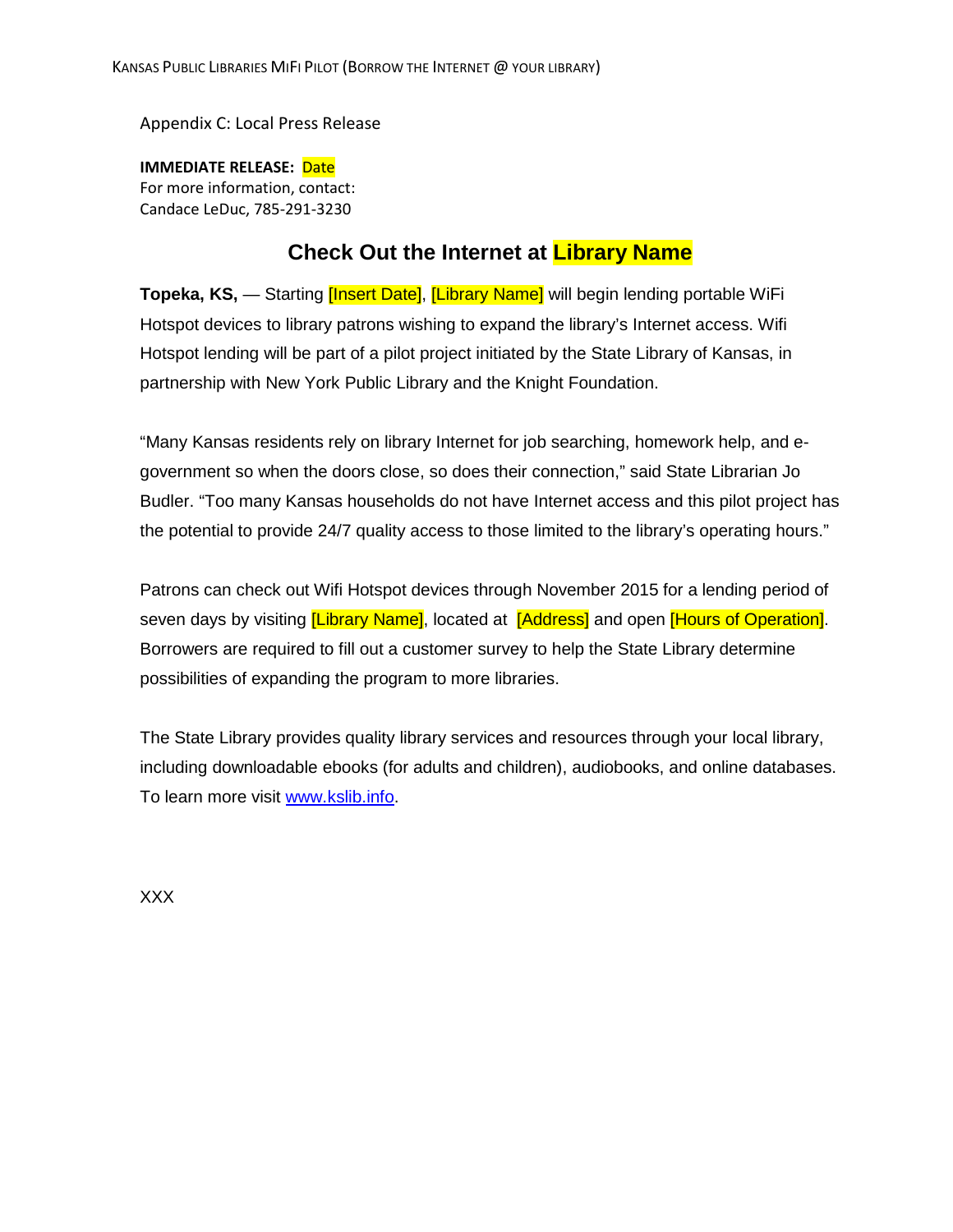Appendix D: Patron Information Card

# **Borrow the Internet @ your library Informational Patron Card**

- Check out period is 7 days
- A short patron survey is required upon return of device
- WiFi network/password is displayed on device screen
- Unlimited data usage (Device may not support streaming video)
- Range of signal is approximately 30 feet
- DO NOT PLACE IN BOOK DROP
- Please recharge the device before returning
- Return device on time so others may enjoy the service and you may check out the

device again in the future. After 7 days overdue, the device will be turned off

- Overdue Fines- \$1/day
- Replacement Fee- \$50 for lost/stolen/broken devices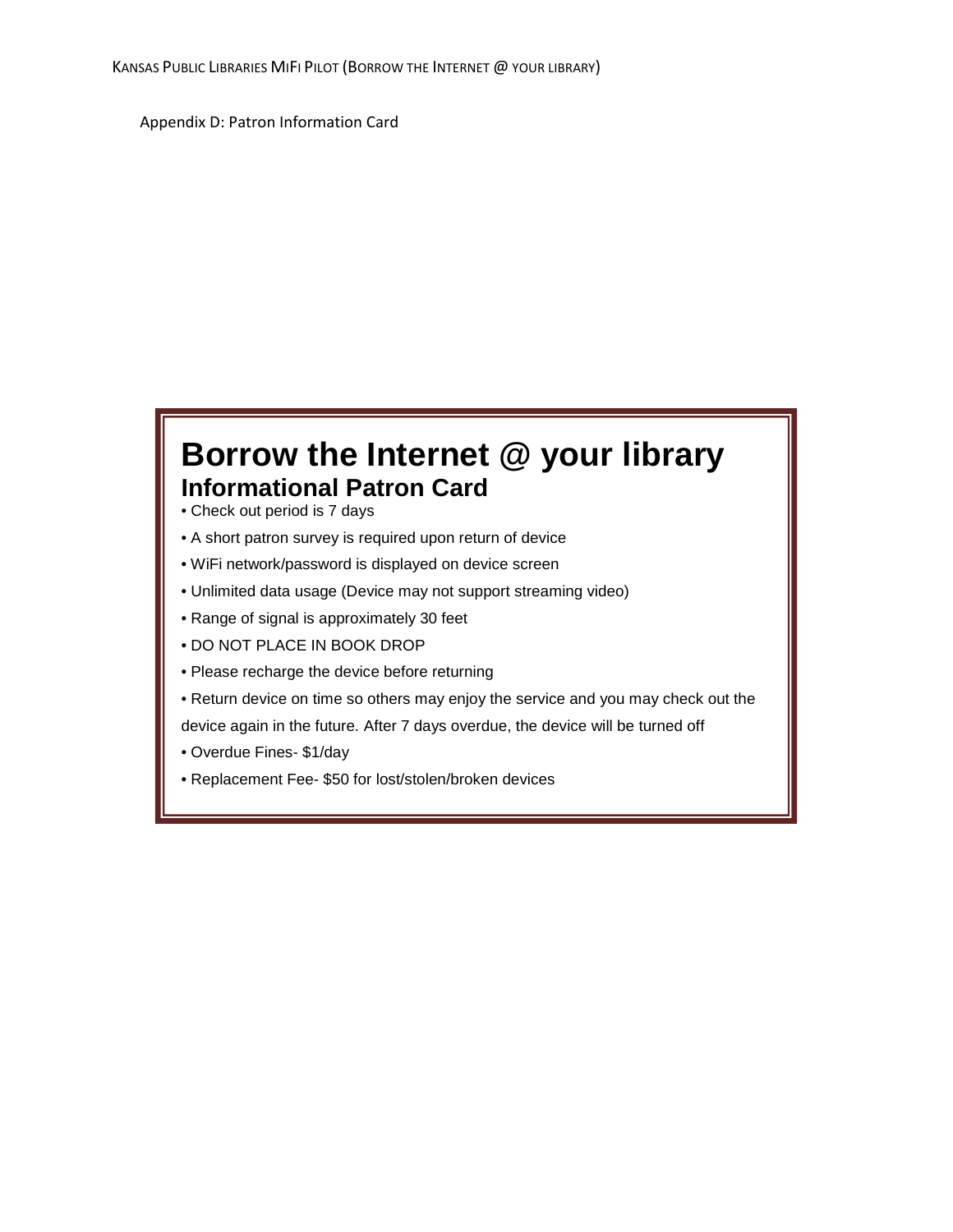## **Q1 In the past two months, about how often have you used the Internet at home?**



| <b>Answer Choices</b>         | Responses     |
|-------------------------------|---------------|
| An hour a week or less        | 17.13%<br>168 |
| A few hours a week            | 155<br>15.80% |
| An hour a day                 | 17.02%<br>167 |
| 2-3 hours a day               | 23.55%<br>231 |
| More than 3 hours a day       | 26.61%<br>261 |
| <b>Total Respondents: 981</b> |               |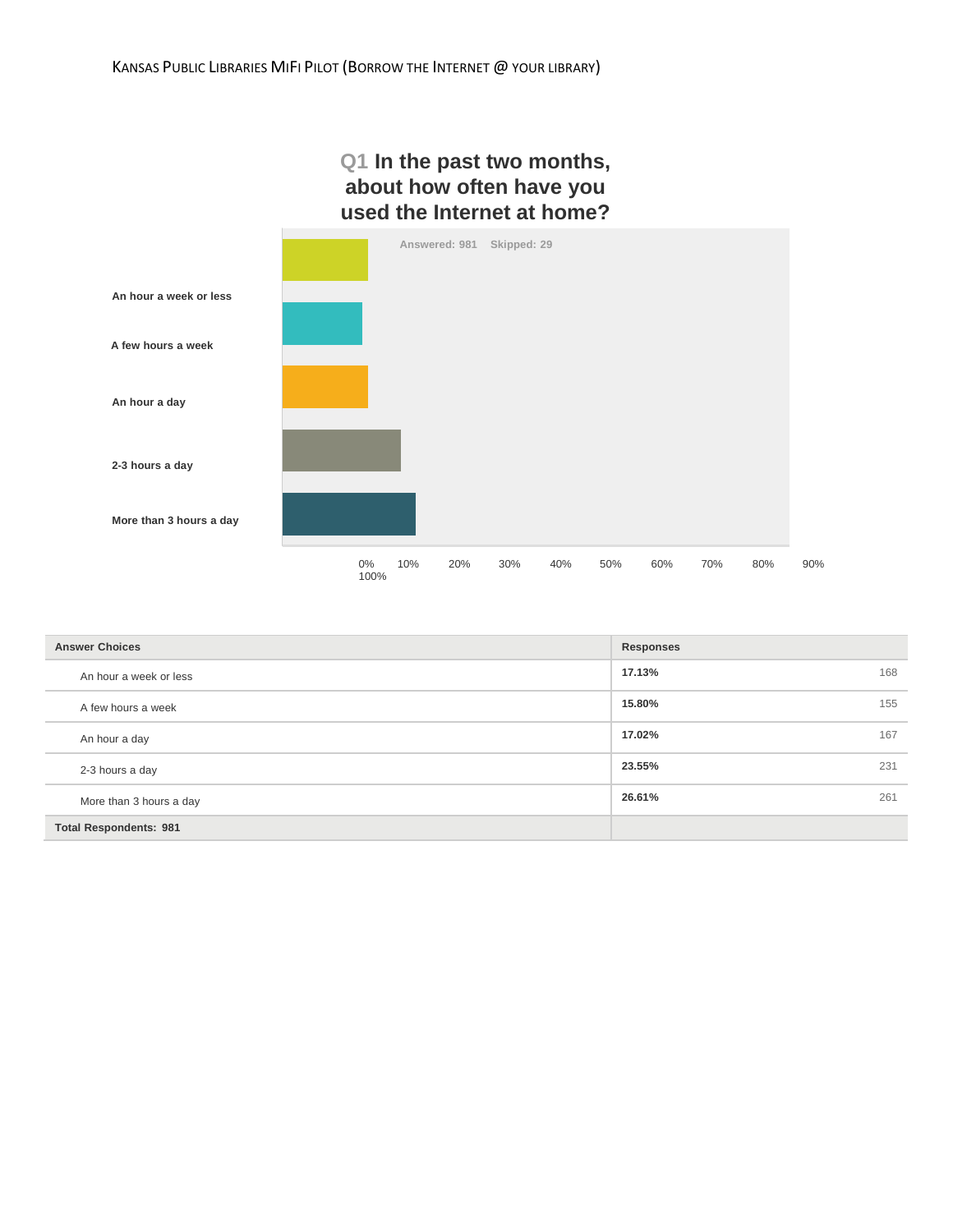# **Q2 In the past two months, have you used the Internet at home for any of the following reasons? Select all that apply.**



| <b>Answer Choices</b>                                     | <b>Responses</b> |     |
|-----------------------------------------------------------|------------------|-----|
| Finding or applying for a job                             | 31.68%           | 300 |
| Learning Job-related skills (e.g. certifications)         | 23.97%           | 227 |
| Connecting with family and friends (e.g. Skype, Facebook) | 78.88%           | 747 |
| Keeping informed of current events                        | 66.10%           | 626 |
| Helping my child with his/her schoolwork                  | 28.93%           | 274 |
| Checking information about my children's school           | 29.14%           | 276 |
| <b>Total Respondents: 947</b>                             |                  |     |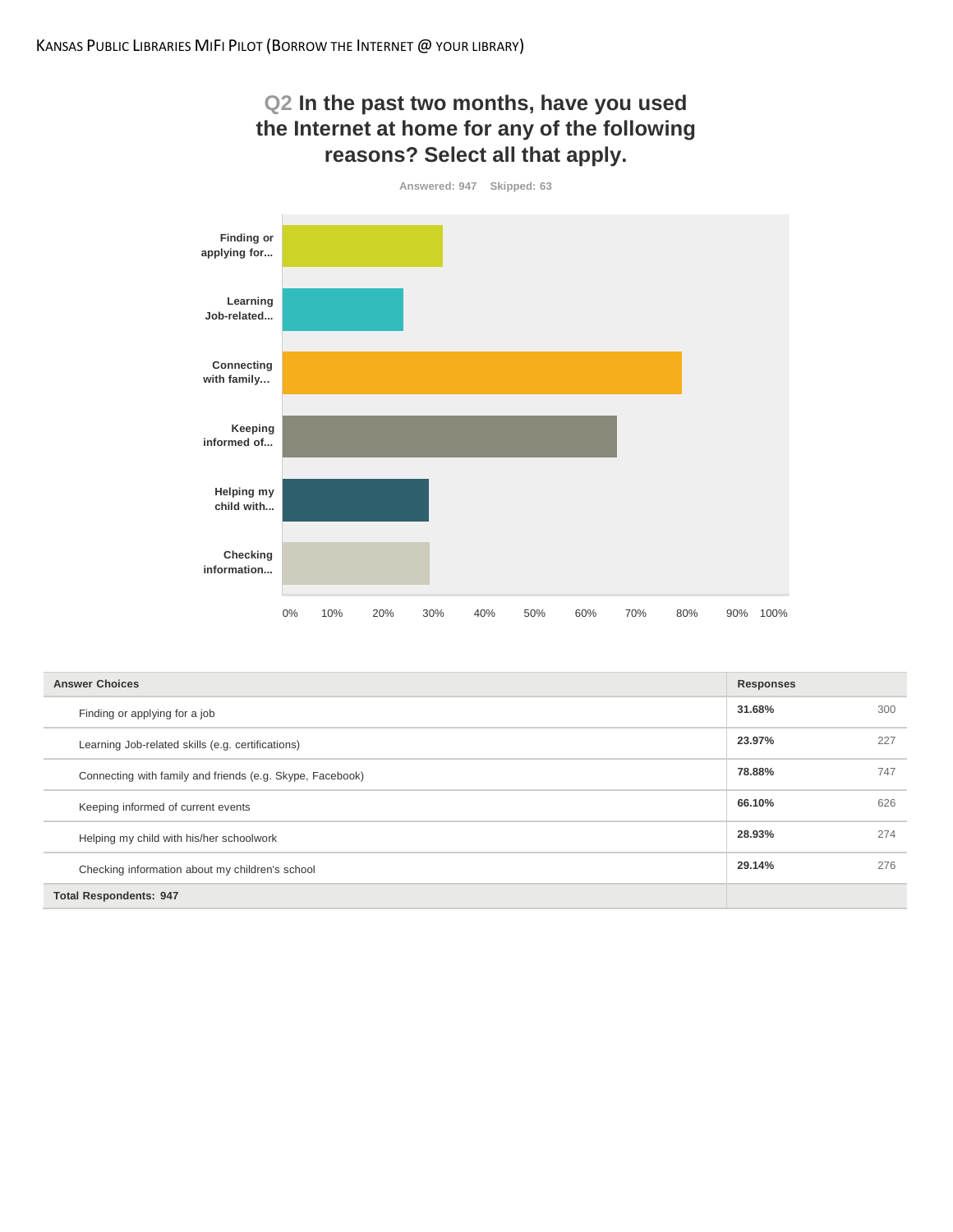



| <b>Answer Choices</b>           | Responses     |
|---------------------------------|---------------|
| Much less confident than before | 1.00%<br>10   |
| Less confident than before      | 1.20%<br>12   |
| About as confident as before    | 62.29%<br>621 |
| More confident than before      | 19.06%<br>190 |
| Much more confident than before | 16.45%<br>164 |
| <b>Total Respondents: 997</b>   |               |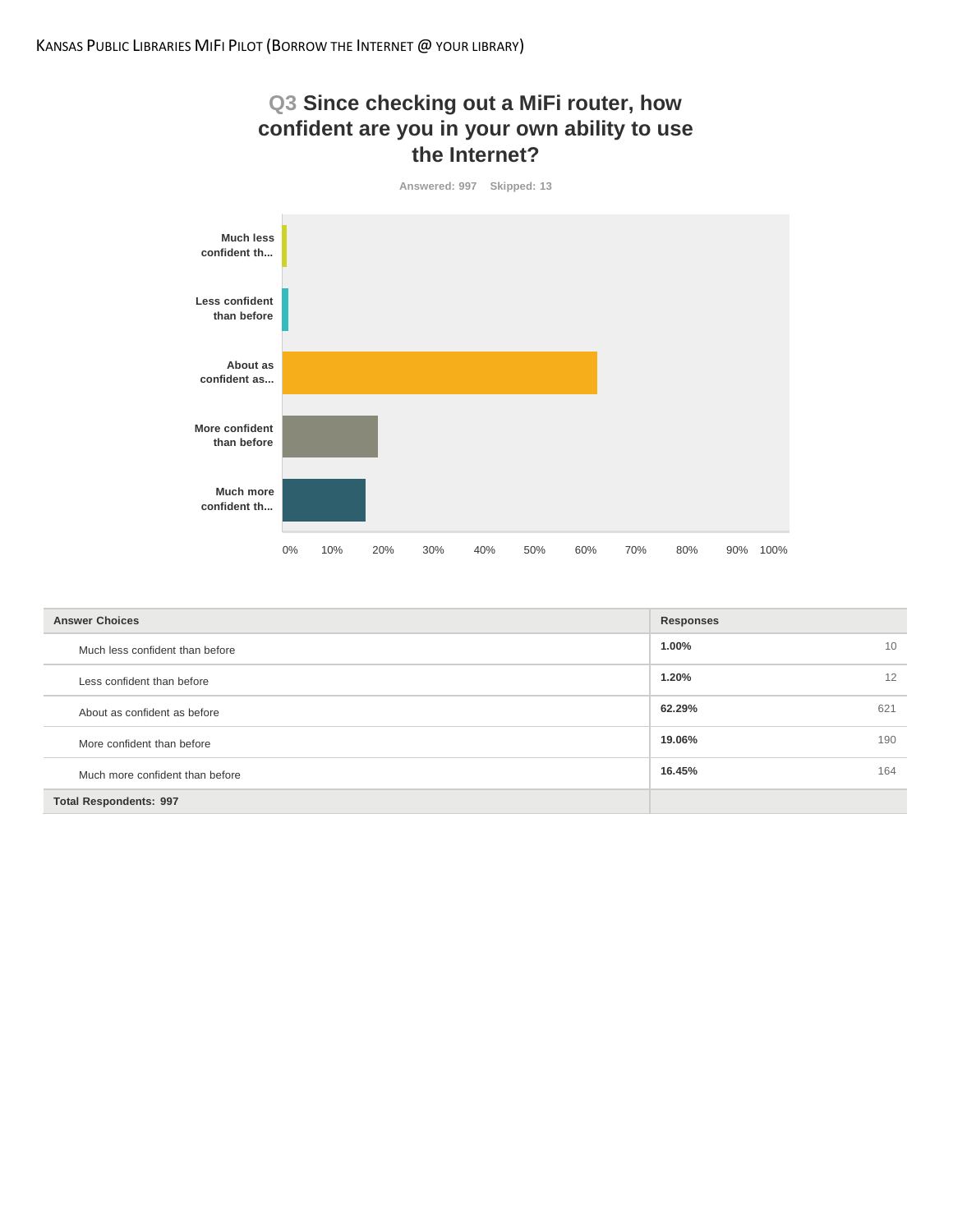## **Q4 Do you have a child at home using the MiFi router checked out from the library?**



| <b>Answer Choices</b>          | Responses     |
|--------------------------------|---------------|
| Yes (please go to question 5)  | 43.57%<br>430 |
| No (please skip to question 8) | 56.43%<br>557 |
| <b>Total Respondents: 987</b>  |               |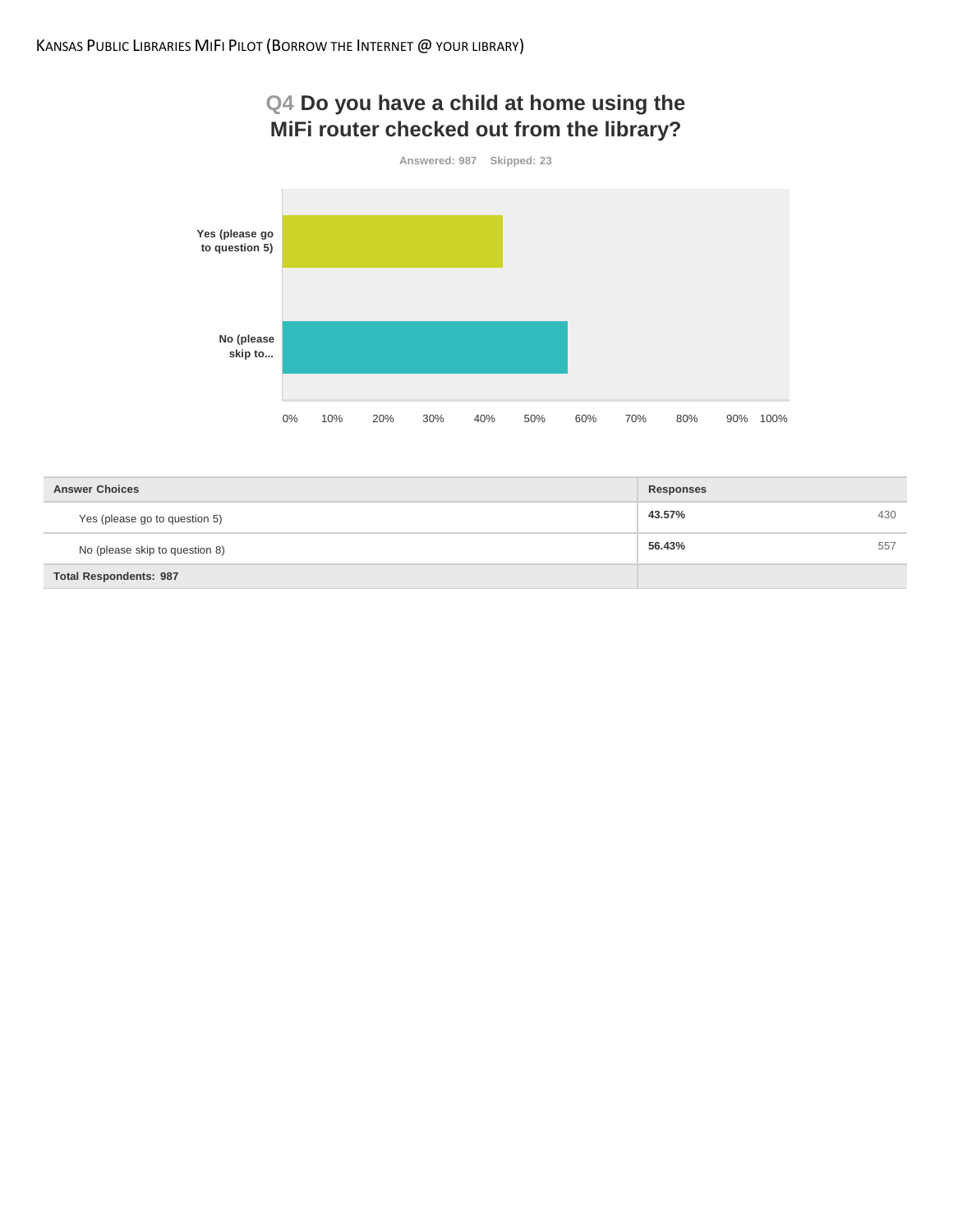

## **Q5 In the past two months, about how often has your child used the Internet at home?**

| <b>Answer Choices</b>         | <b>Responses</b> |
|-------------------------------|------------------|
| An hour a week or less        | 20.80%<br>99     |
| A few hours a week            | 20.17%<br>96     |
| An hour a day                 | 21.85%<br>104    |
| 2 - 3 hours a day             | 24.79%<br>118    |
| More than 3 hours a day       | 12.61%<br>60     |
| <b>Total Respondents: 476</b> |                  |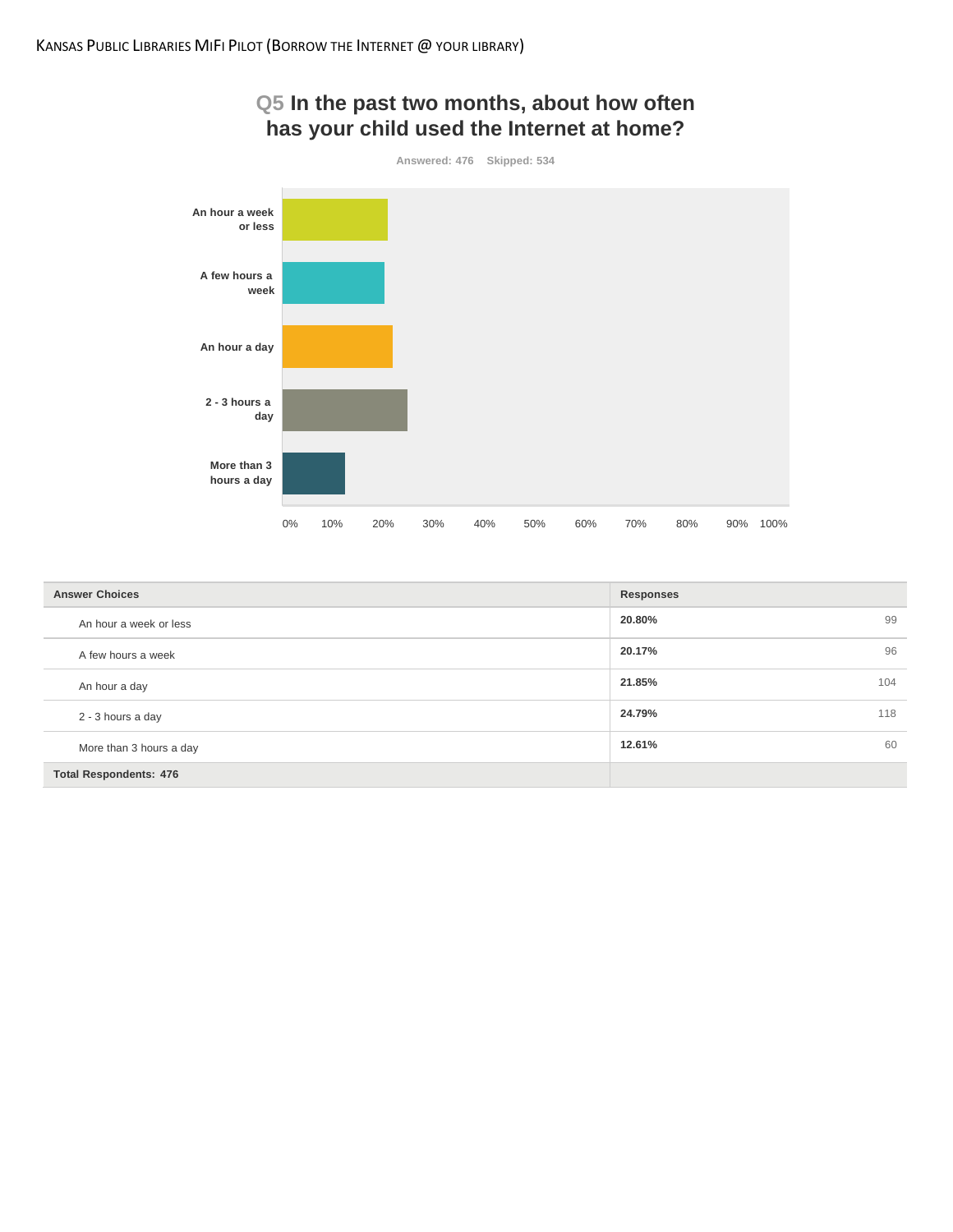



| <b>Answer Choices</b>           | <b>Responses</b> |
|---------------------------------|------------------|
| Much less confident than before | 1.24%<br>6       |
| Less confident than before      | 1.24%<br>6       |
| About as confident as before    | 60.79%<br>293    |
| More confident than before      | 21.58%<br>104    |
| Much more confident than before | 74<br>15.35%     |
| <b>Total Respondents: 482</b>   |                  |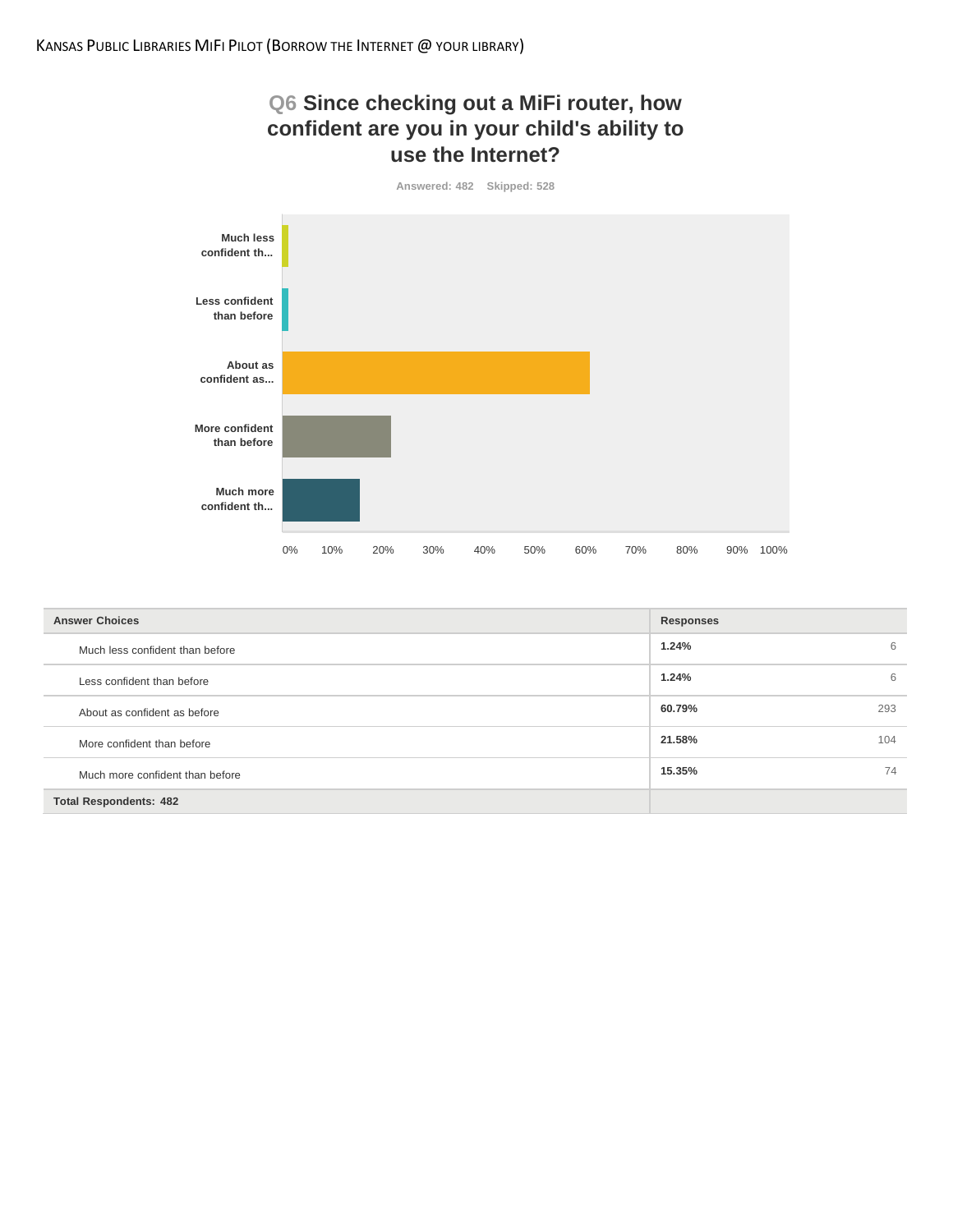



| <b>Answer Choices</b>         | <b>Responses</b> |
|-------------------------------|------------------|
| Much less time than before    | 2.12%<br>10      |
| Less time than before         | 4.88%<br>23      |
| About as much time as before  | 57.96%<br>273    |
| More time than before         | 28.66%<br>135    |
| Much more time than before    | 6.37%<br>30      |
| <b>Total Respondents: 471</b> |                  |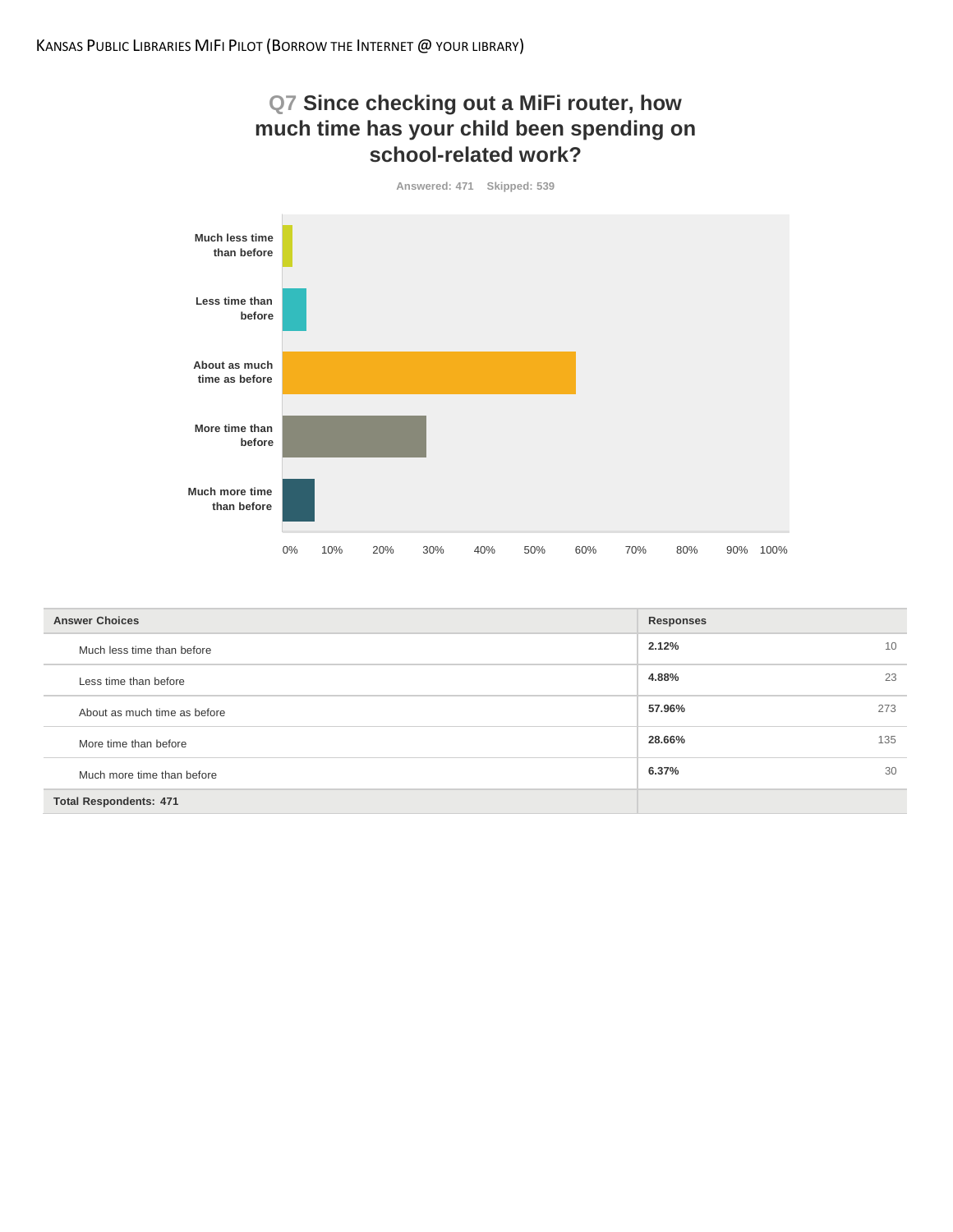

| <b>Answer Choices</b>         | Responses     |
|-------------------------------|---------------|
| Very unlikely                 | 45<br>4.53%   |
| Somewhat unlikely             | 30<br>3.02%   |
| Neither likely nor unlikely   | 48<br>4.83%   |
| Somewhat likely               | 15.21%<br>151 |
| Very likely                   | 67.98%<br>675 |
| N/A                           | 44<br>4.43%   |
| <b>Total Respondents: 993</b> |               |

# **Q8 How likely is it that you will renew your**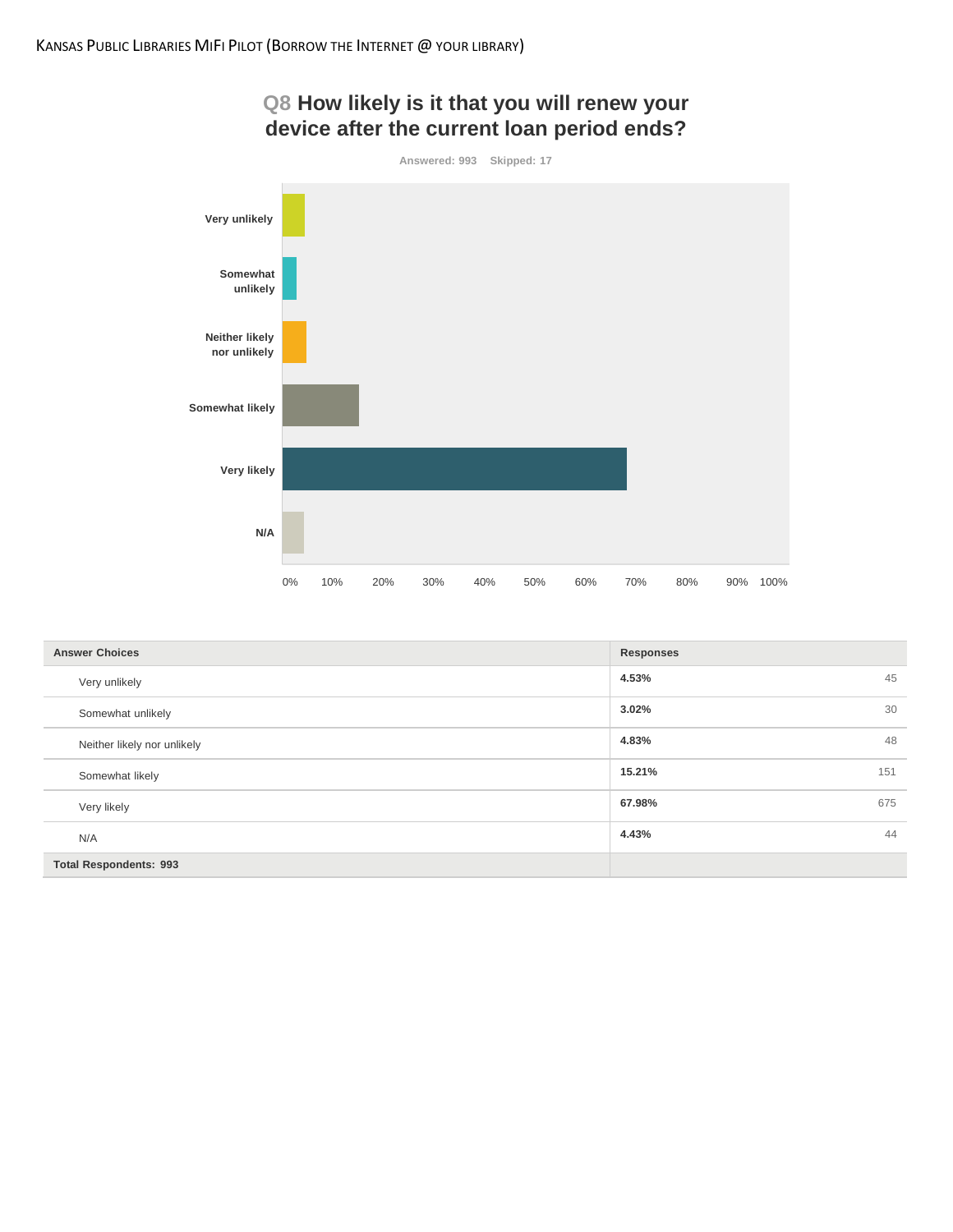## **Q9 For each of the given price points below, how likely is it that you would purchase broadband Internet service for your household in the next six months?**

**Answered: 995 Skipped: 15**

|            | Very unlikely | Somewhat unlikely | Neither likely nor unlikely | Somewhat likely | Very likely | N/A    | <b>Total Respondents</b> |
|------------|---------------|-------------------|-----------------------------|-----------------|-------------|--------|--------------------------|
| \$10/month | 11.34%        | 3.57%             | 6.83%                       | 15.13%          | 52.94%      | 10.29% |                          |
|            | 108           | 34                | 65                          | 144             | 504         | 98     | 952                      |
| \$30/month | 21.86%        | 10.81%            | 18.02%                      | 19.53%          | 19.42%      | 10.35% |                          |
|            | 188           | 93                | 155                         | 168             | 167         | 89     | 860                      |
| \$50/month | 43.73%        | 10.43%            | 16.41%                      | 9.03%           | 9.14%       | 11.25% |                          |
|            | 373           | 89                | 140                         | 77              | 78          | 96     | 853                      |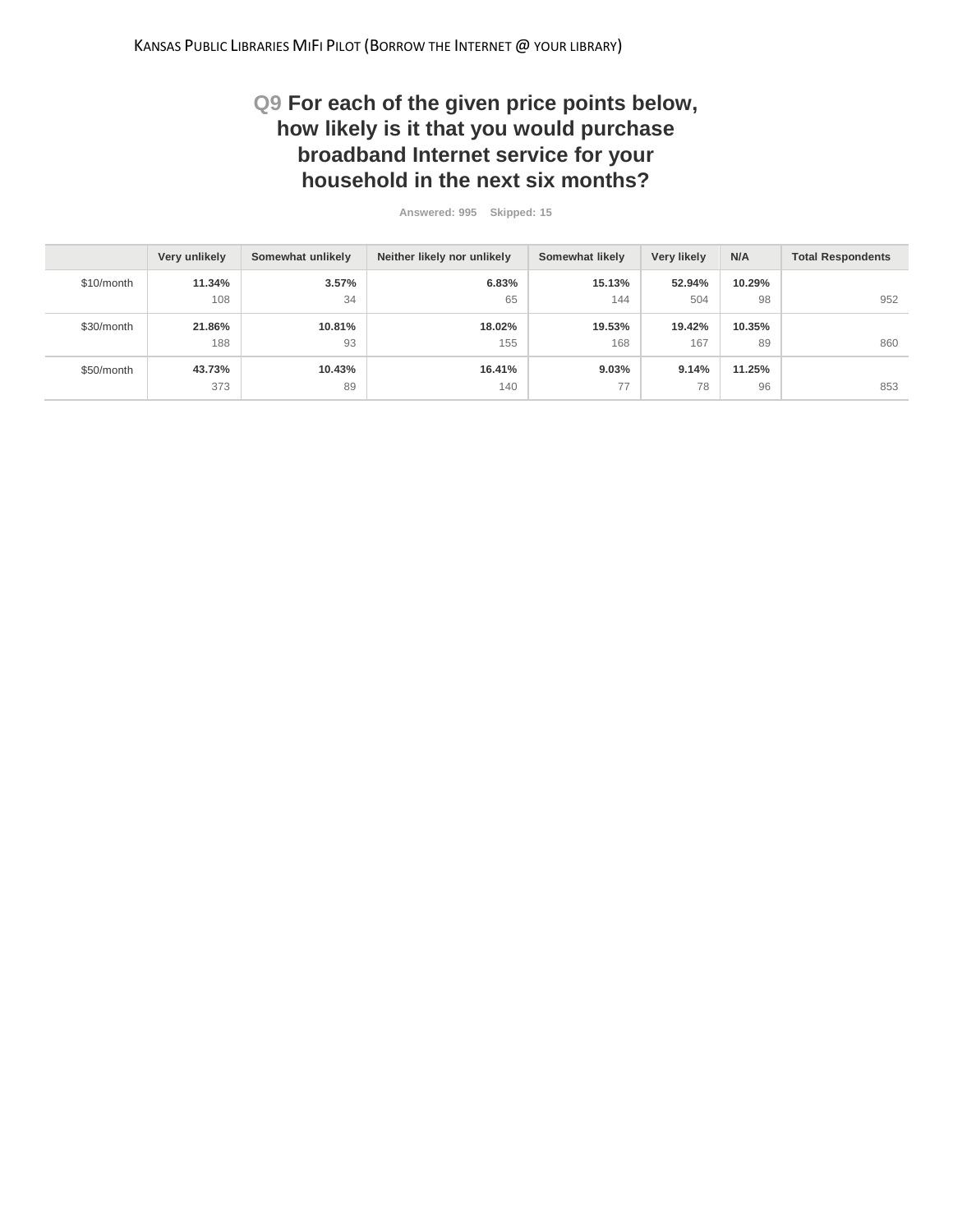## KANSAS PUBLIC LIBRARIES MIFI PILOT (BORROW THE INTERNET @ YOUR LIBRARY)

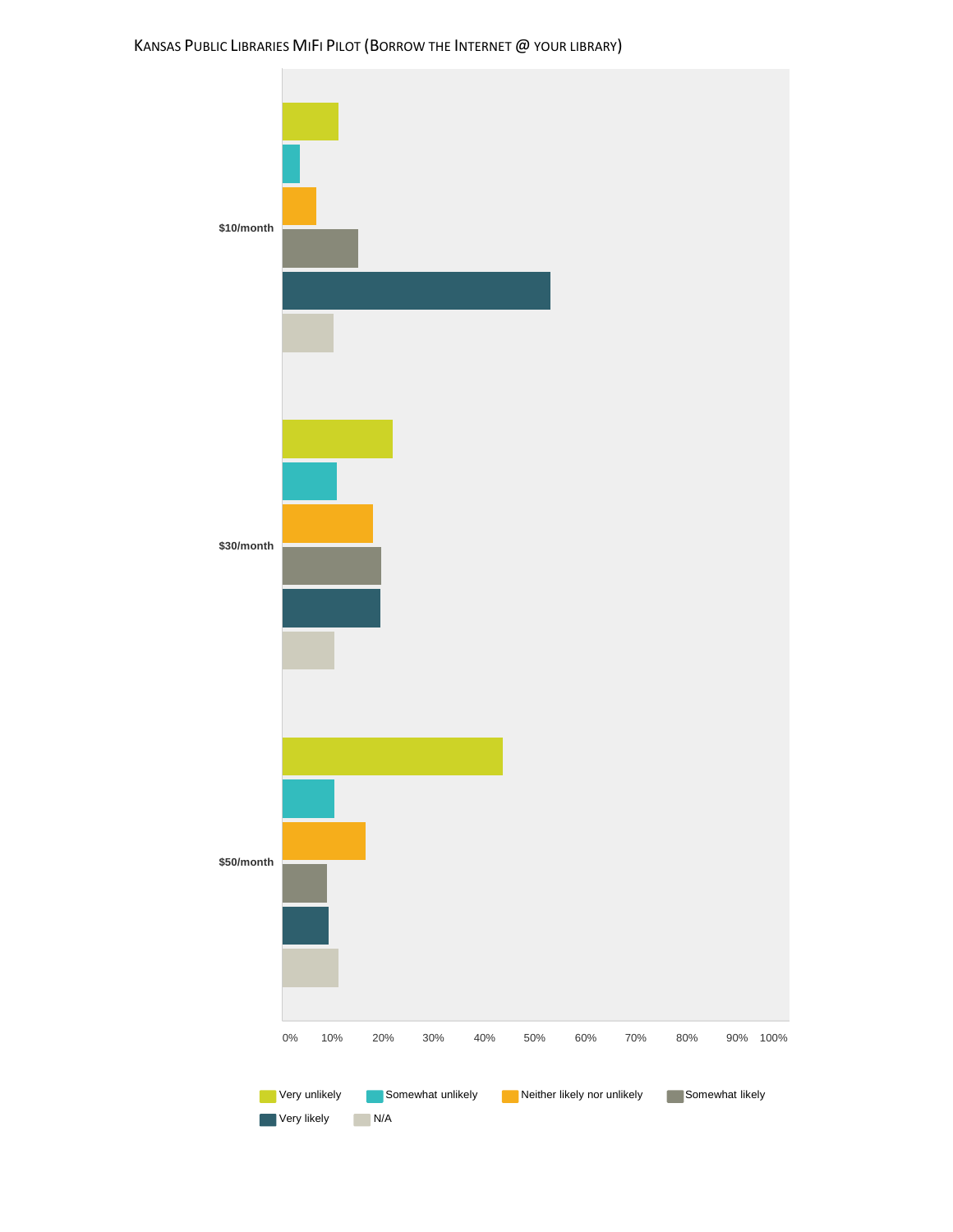## **Q10 How likely is it that you will purchase a computer for your household in the next six months?**



| <b>Answer Choices</b>         | <b>Responses</b> |
|-------------------------------|------------------|
| Very unlikely                 | 30.75%<br>305    |
| Somewhat unlikely             | 82<br>8.27%      |
| Neither likely nor unlikely   | 17.64%<br>175    |
| Somewhat likely               | 17.64%<br>175    |
| Very likely                   | 95<br>9.58%      |
| N/A                           | 16.13%<br>160    |
| <b>Total Respondents: 992</b> |                  |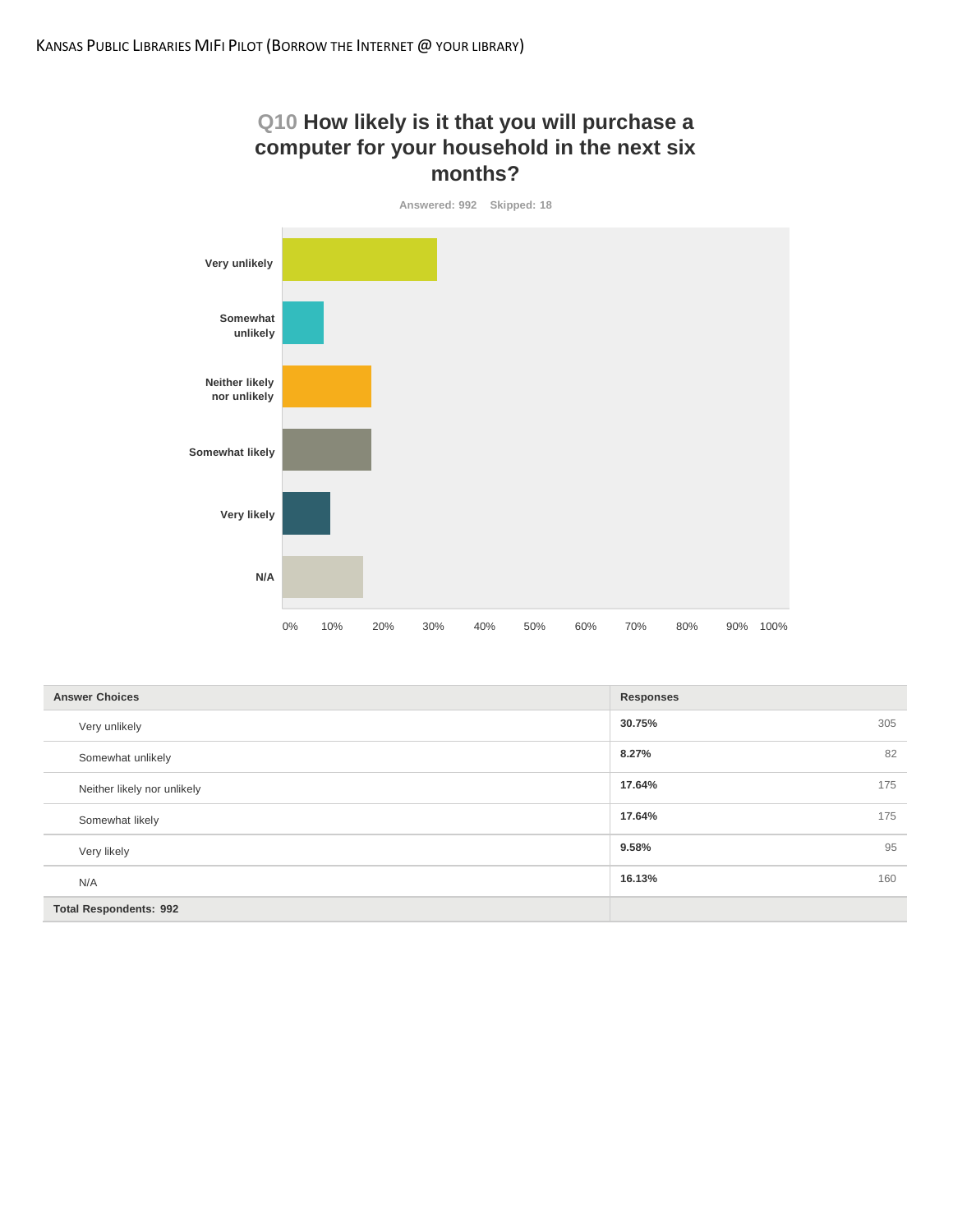## **Q11 Overall, how satisfied are you with the MiFi router? 1=very dissatisfied; 10=very satisfied.**

**Answered: 952 Skipped: 58**



| <b>Answer Choices</b> | <b>Responses</b> |
|-----------------------|------------------|
|                       | 3.57%<br>34      |
| 2                     | 21<br>2.21%      |
| 3                     | 18<br>1.89%      |
| $\overline{4}$        | 21<br>2.21%      |
| $\,$ 5 $\,$           | 54<br>5.67%      |
| 6                     | 44<br>4.62%      |
| $\overline{7}$        | 57<br>5.99%      |
| 8                     | 11.24%<br>107    |
| $9\,$                 | 99<br>10.40%     |
| 10                    | 52.63%<br>501    |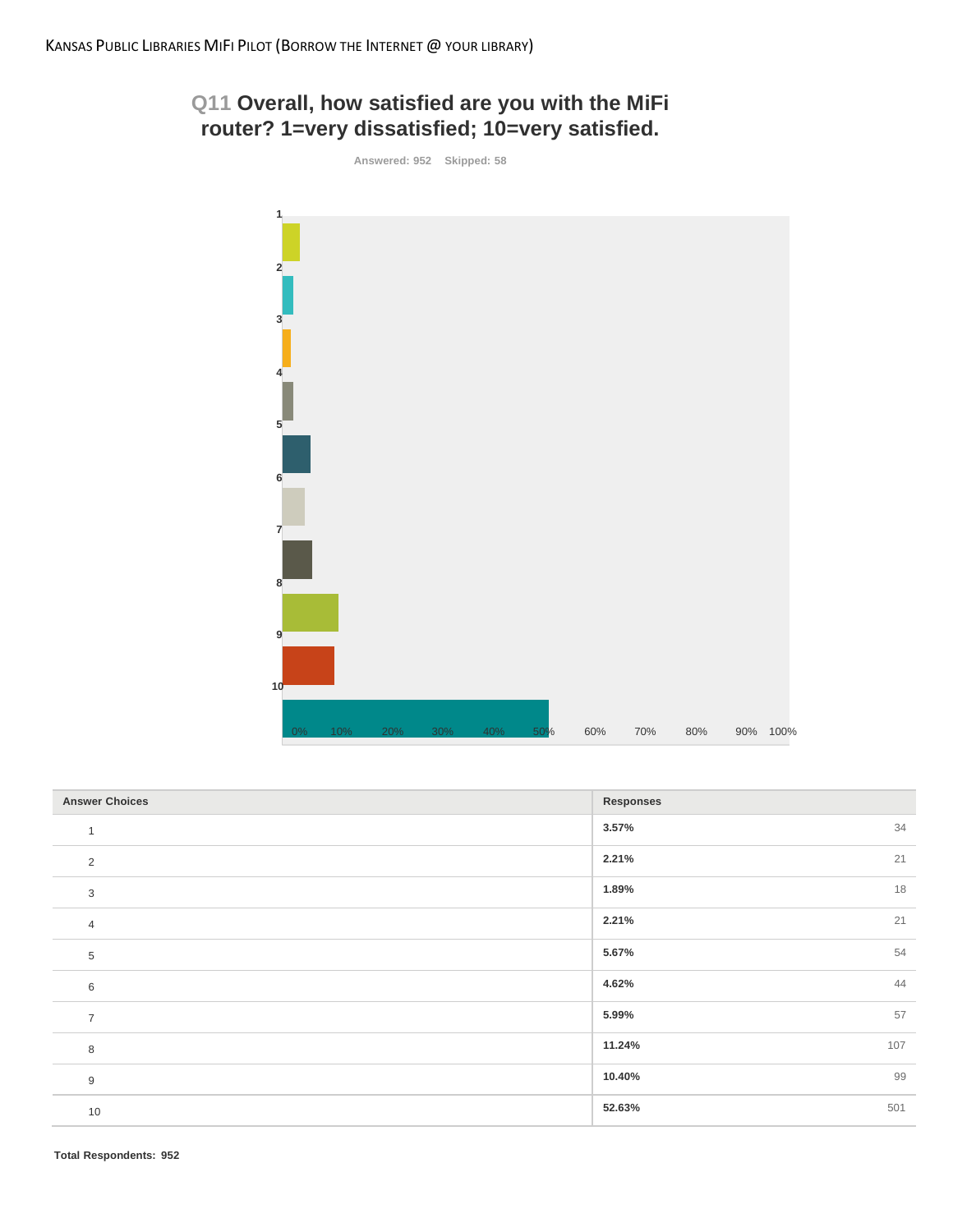## **Q12 How likely is it that you would recommend checking out the library's MiFi router, to a friend or colleague? 1=highly unlikely; 10=very likely.**



| <b>Answer Choices</b>         | <b>Responses</b> |
|-------------------------------|------------------|
| $\mathbf{1}$                  | 28<br>2.94%      |
| $\sqrt{2}$                    | 10<br>1.05%      |
| 3                             | 17<br>1.79%      |
| $\overline{4}$                | 14<br>1.47%      |
| 5                             | 37<br>3.89%      |
| 6                             | 31<br>3.26%      |
| $\overline{7}$                | 29<br>3.05%      |
| 8                             | 81<br>8.52%      |
| $9\,$                         | 96<br>10.09%     |
| 10                            | 608<br>63.93%    |
| <b>Total Respondents: 951</b> |                  |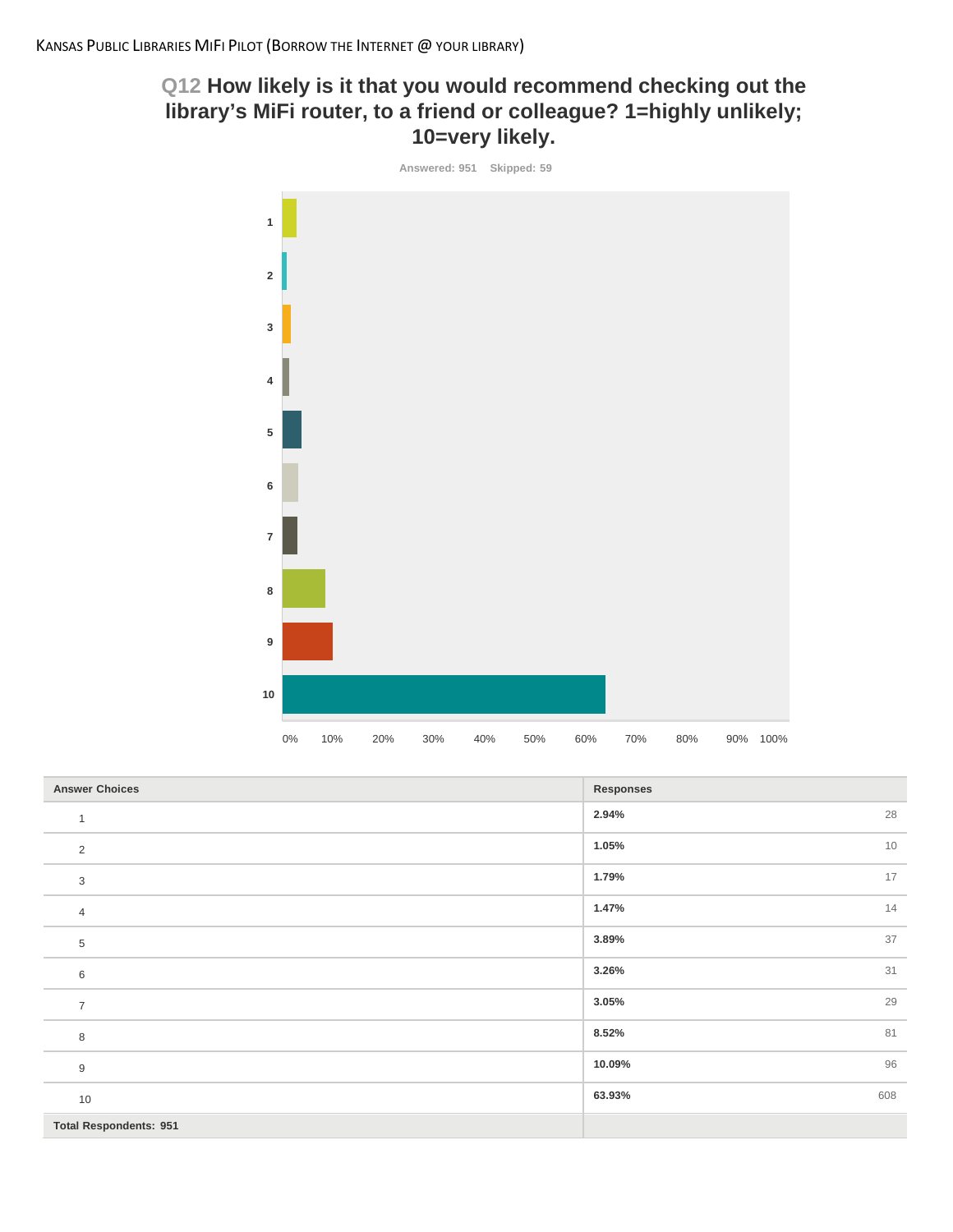## **Q13 Prior to checking out the MiFi router, did you have any of the following devices at home? Please select all that apply.**



| <b>Answer Choices</b>         | <b>Responses</b> |
|-------------------------------|------------------|
| Desktop                       | 37.11%<br>354    |
| Laptop                        | 66.56%<br>635    |
| Tablet (e.g. iPad)            | 52.83%<br>504    |
| E-Reader (e.g. Kindle)        | 26.73%<br>255    |
| None of the above             | 88<br>9.22%      |
| <b>Total Respondents: 954</b> |                  |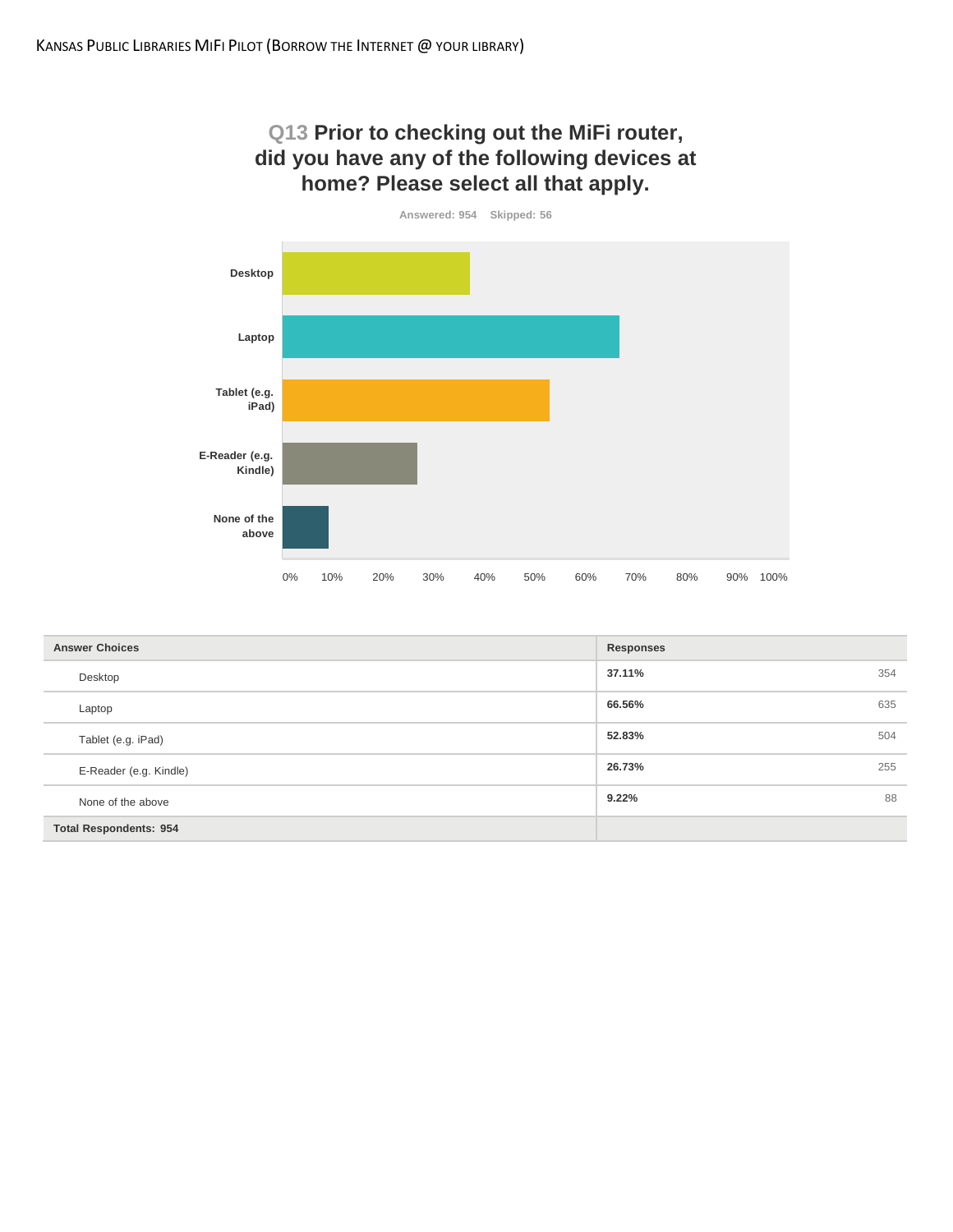

| <b>Answer Choices</b>         | <b>Responses</b>         |
|-------------------------------|--------------------------|
| African-American/Black        | 3.53%<br>34              |
| South Asian/Indian            | 0.10%                    |
| East Asian                    | $0.00\%$<br>$\mathbf{0}$ |
| Caucasian/White               | 85.88%<br>827            |
| Hispanic/Latino               | 5.92%<br>57              |
| American Indian/Aleut/Eskimo  | 2.39%<br>23              |
| Mixed/Other                   | 4.05%<br>39              |
| <b>Total Respondents: 963</b> |                          |

# **Q14 What is your ethnicity?**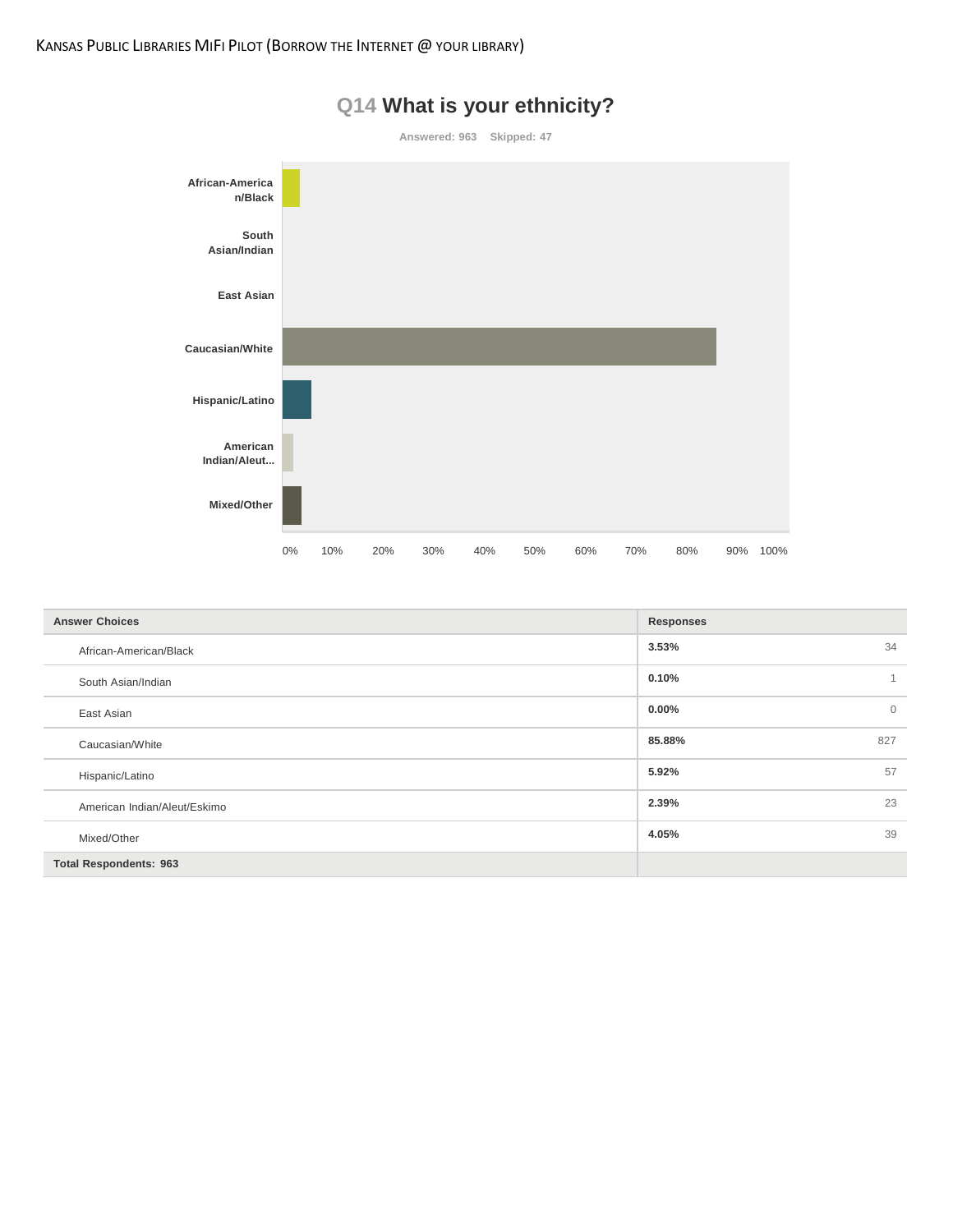



| <b>Answer Choices</b>         | <b>Responses</b> |
|-------------------------------|------------------|
| One                           | 27.59%<br>266    |
| Two                           | 55.71%<br>537    |
| Three                         | 11.20%<br>108    |
| Four                          | 44<br>4.56%      |
| More than four                | 1.04%<br>10      |
| <b>Total Respondents: 964</b> |                  |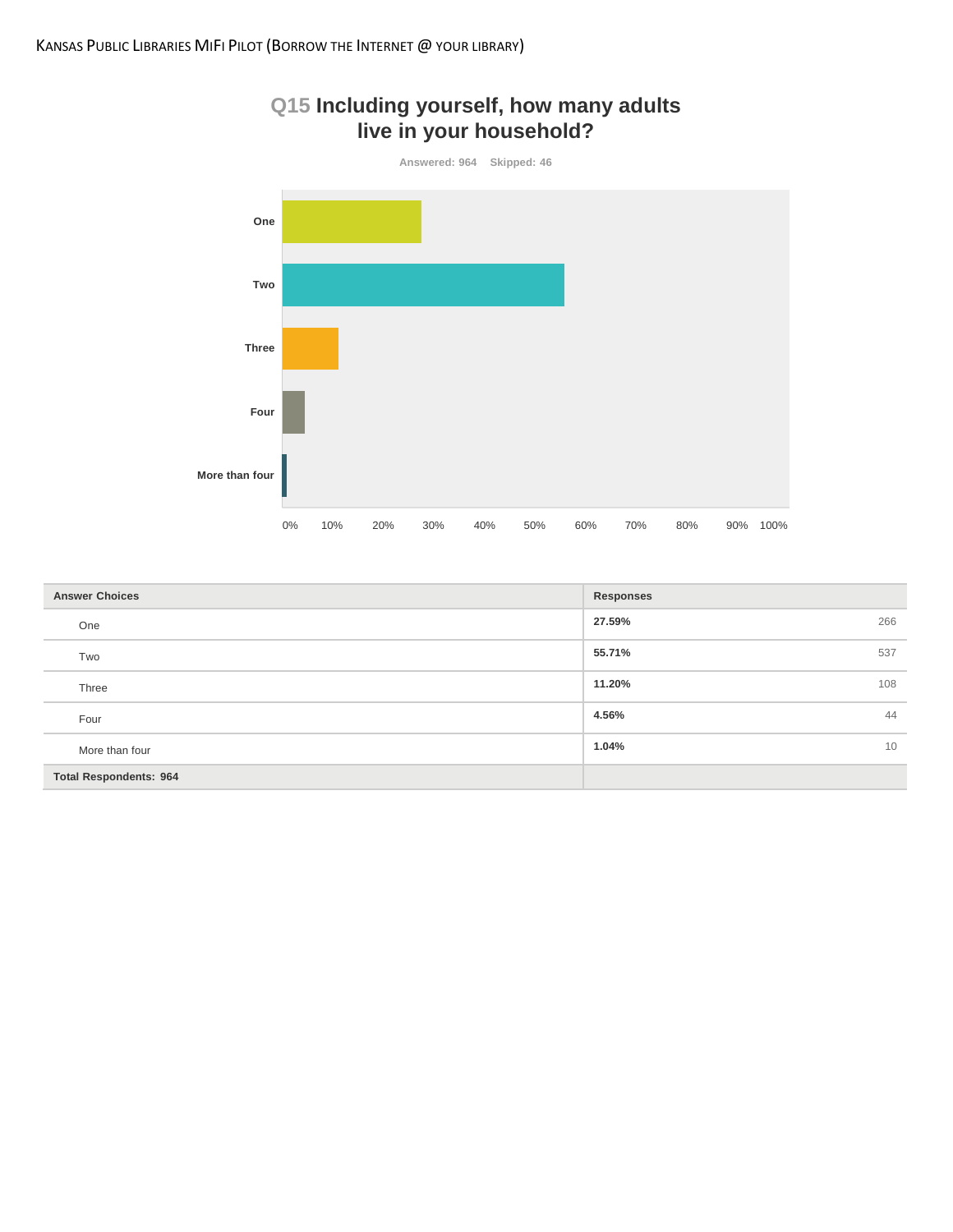



| <b>Answer Choices</b>              | <b>Responses</b> |              |
|------------------------------------|------------------|--------------|
| Employed full-time                 | 62.59%           | 599          |
| Employed part-time                 | 15.78%           | 151          |
| Not employed, NOT looking for work | 3.24%            | 31           |
| Not employed, looking for work     | 8.46%            | 81           |
| Student                            | 2.51%            | 24           |
| Intern                             | $0.00\%$         | $\mathbf{0}$ |
| Retired                            | 9.72%            | 93           |
| <b>Total Respondents: 957</b>      |                  |              |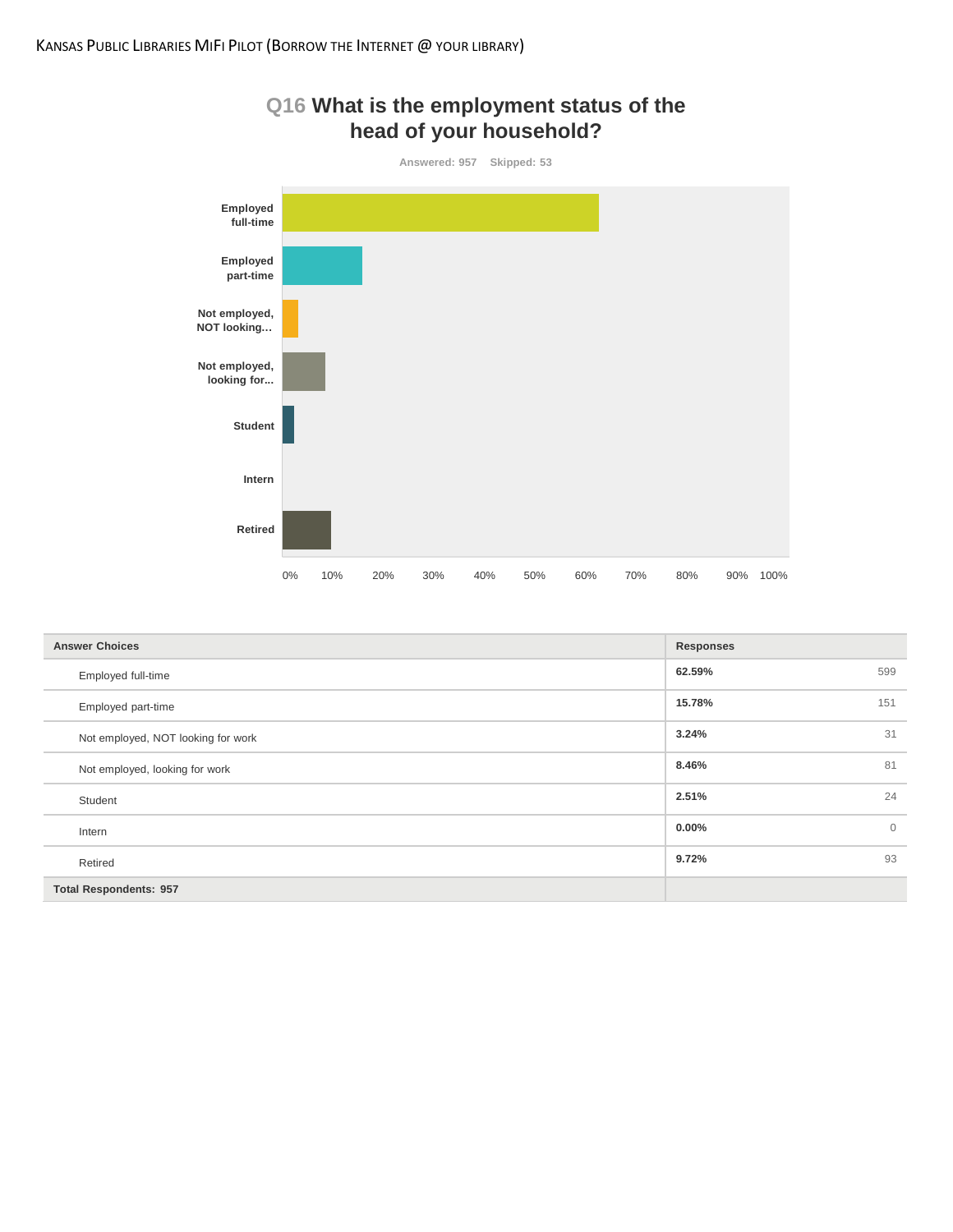

| <b>Answer Choices</b>         | <b>Responses</b> |
|-------------------------------|------------------|
| Under \$25,000                | 36.48%<br>352    |
| \$25,000 - \$49,999           | 228<br>23.63%    |
| \$50,000 - \$74,999           | 99<br>10.26%     |
| \$75,000 - \$99,9999          | 56<br>5.80%      |
| $$100,000 - 124,999$          | 23<br>2.38%      |
| \$125,000 - \$149,999         | 8<br>0.83%       |
| \$150,000 or more             | 0.52%<br>5       |
| Prefer not to answer          | 196<br>20.31%    |
| <b>Total Respondents: 965</b> |                  |

# **Q17 What is your annual household**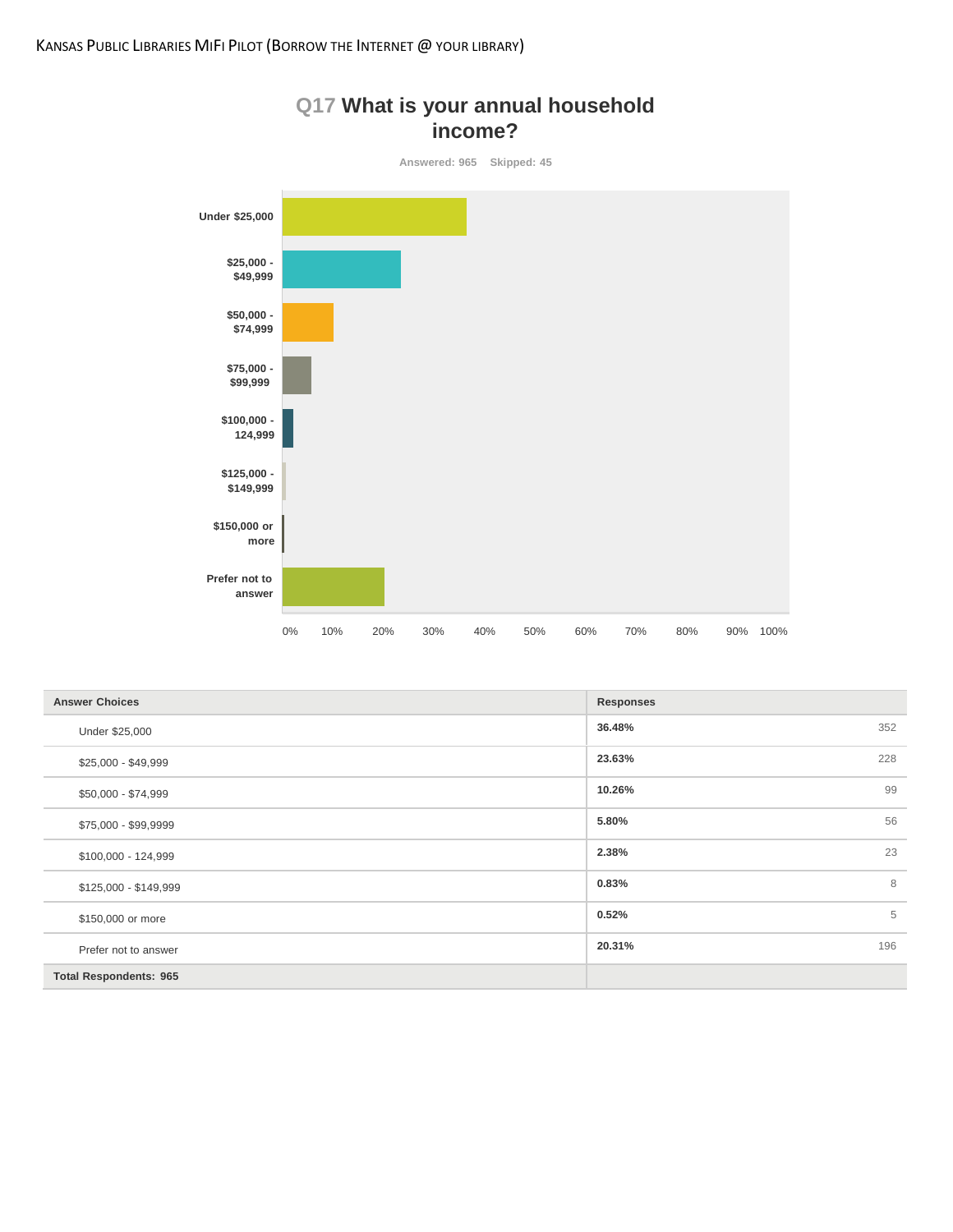

| Q18 How many children (over the age of |  |
|----------------------------------------|--|
| five) live in your household?          |  |

| <b>Answer Choices</b>         | <b>Responses</b> |
|-------------------------------|------------------|
| None                          | 44.99%<br>440    |
| One                           | 14.42%<br>141    |
| Two                           | 24.44%<br>239    |
| Three                         | 83<br>8.49%      |
| Four                          | 5.21%<br>51      |
| More than four                | 24<br>2.45%      |
| <b>Total Respondents: 978</b> |                  |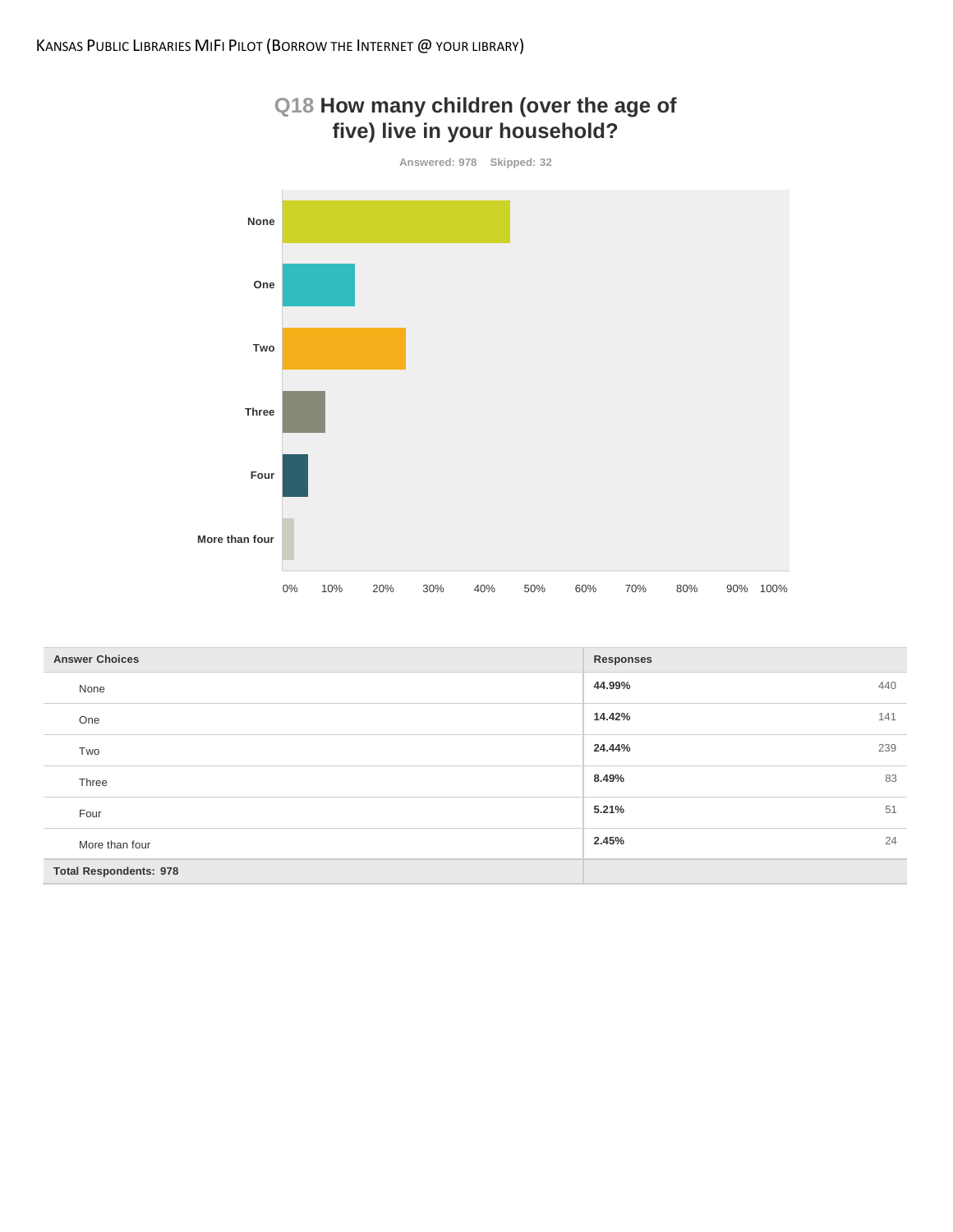

| <b>Answer Choices</b>           | <b>Responses</b> |     |
|---------------------------------|------------------|-----|
| Did not graduate high school    | 6.86%            | 67  |
| High School or equivalent       | 25.61%           | 250 |
| Some college/Associate's degree | 35.14%           | 343 |
| <b>College Degree</b>           | 22.85%           | 223 |
| Post-college advanced degree    | 11.58%           | 113 |
| <b>Total Respondents: 976</b>   |                  |     |

# **Q19 What is the highest level of education**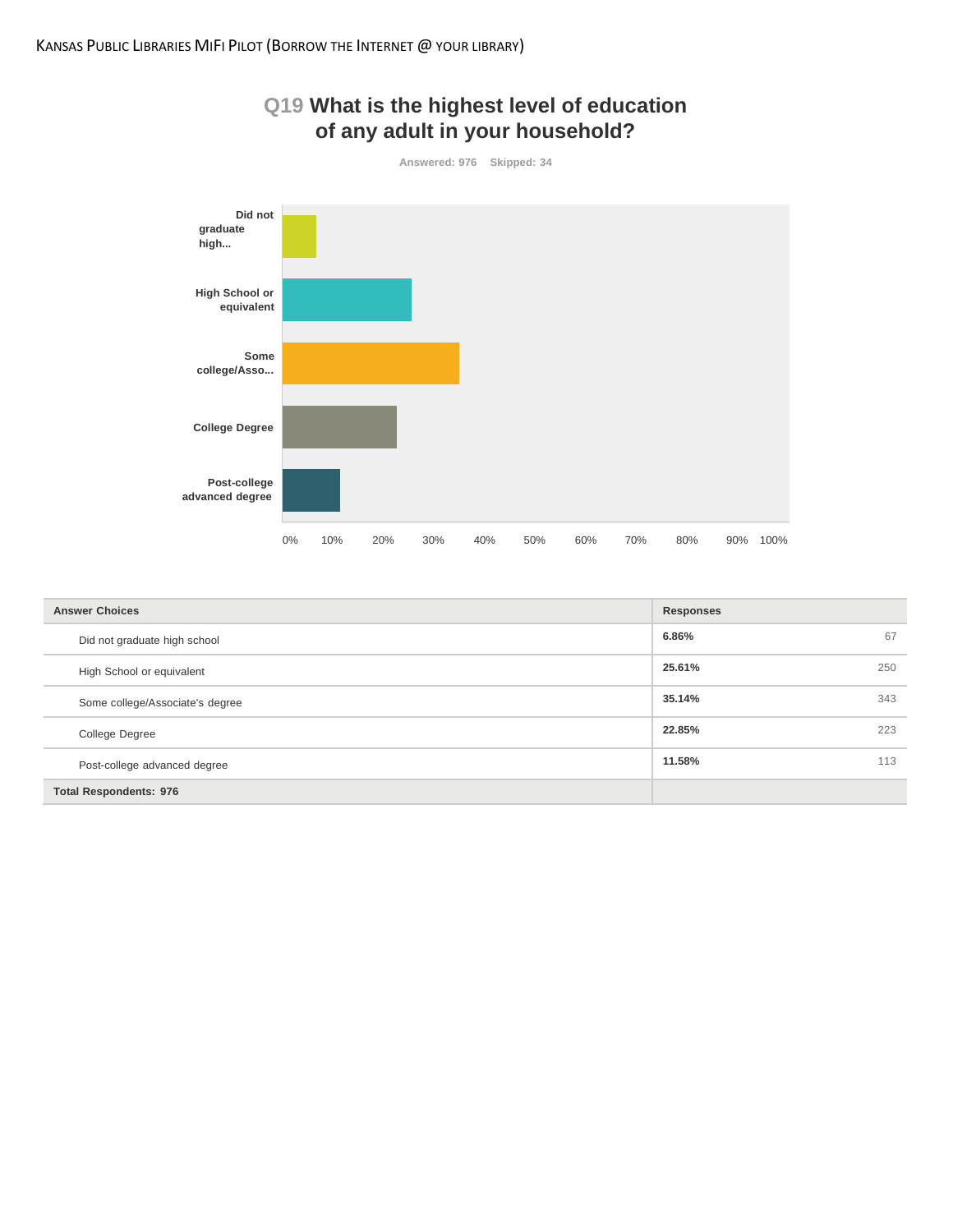## **Q20 Comments**

**Answered: 56 Skipped: 954**

| #  | <b>Responses</b>                                                                                                                                                | Date                |
|----|-----------------------------------------------------------------------------------------------------------------------------------------------------------------|---------------------|
| 1  | slows down when it reaches 5BG of data                                                                                                                          | 12/15/2015 11:58 AM |
| 2  | the internet strength wasn't sufficient for me to use at my home so I only had it for 24 hours.                                                                 | 12/8/2015 11:37 AM  |
| 3  | Didn't use it, didn't understand how to get code                                                                                                                | 11/17/2015 8:16 AM  |
| 4  | 16. disabled                                                                                                                                                    | 10/13/2015 11:42 AM |
| 5  | 16. disabled                                                                                                                                                    | 10/13/2015 11:32 AM |
| 6  | speed drops off when 5GB is reached                                                                                                                             | 9/15/2015 11:55 AM  |
| 7  | didn't work- would not connect to devices and would not power off                                                                                               | 9/15/2015 11:50 AM  |
| 8  | 16. disabled                                                                                                                                                    | 9/15/2015 11:49 AM  |
| 9  | 16. disabled                                                                                                                                                    | 9/4/2015 10:30 AM   |
| 10 | 16. disabled                                                                                                                                                    | 9/4/2015 10:28 AM   |
| 11 | 16. disabled                                                                                                                                                    | 9/4/2015 10:25 AM   |
| 12 | used on vacation                                                                                                                                                | 9/4/2015 10:21 AM   |
| 13 | 16. disabled                                                                                                                                                    | 9/4/2015 9:48 AM    |
| 14 | 16. Disabled                                                                                                                                                    | 8/28/2015 8:25 AM   |
| 15 | Router throttles down once 5GB is reached. Speed so slow it will not even load a page.                                                                          | 8/18/2015 12:11 PM  |
| 16 | Didn't work for me.                                                                                                                                             | 8/18/2015 12:08 PM  |
| 17 | 16. disabled                                                                                                                                                    | 8/11/2015 12:07 PM  |
| 18 | It did not work.                                                                                                                                                | 8/11/2015 11:53 AM  |
| 19 | Thank you for this program! I used the MiFi router to build a website for a 501c3 Charity(Great Bend Zoo Society.<br>Could not of done it without this program! | 6/19/2015 3:48 PM   |
| 20 | slow speed after 5GB                                                                                                                                            | 6/19/2015 3:42 PM   |
| 21 | 16- disabled                                                                                                                                                    | 6/8/2015 4:31 PM    |
| 22 | 16- disable                                                                                                                                                     | 6/8/2015 4:26 PM    |
| 23 | 1- no internet at home                                                                                                                                          | 5/21/2015 1:37 PM   |
| 24 | 2- college school work                                                                                                                                          | 5/21/2015 1:33 PM   |
| 25 | 11- speed too slow to load pages                                                                                                                                | 5/21/2015 1:19 PM   |
| 26 | 5- grandchildren                                                                                                                                                | 5/21/2015 1:17 PM   |
| 27 | 11- out of data by the time we got it                                                                                                                           | 5/21/2015 12:42 PM  |
| 28 | 1- have no internet 16- disabled                                                                                                                                | 5/21/2015 12:39 PM  |
| 29 | We live in the country, only 1 bar, slow                                                                                                                        | 5/20/2015 2:49 PM   |
| 30 | Having the much faster speed when using the Wifi router has been extremely helpful with work and school.                                                        | 4/16/2015 3:22 PM   |
| 31 | Question #2 - Work                                                                                                                                              | 4/16/2015 11:19 AM  |
| 32 | Question #2 - Gaming                                                                                                                                            | 4/16/2015 10:47 AM  |
| 33 | Question #8 - "Not #1. Tell them I don't want it." Question #12 - "As long as it not number 1"                                                                  | 4/15/2015 3:43 PM   |
| 34 | Having the much faster speed when using the Wifi router has been extremely helpful with work and school.                                                        | 4/15/2015 3:39 PM   |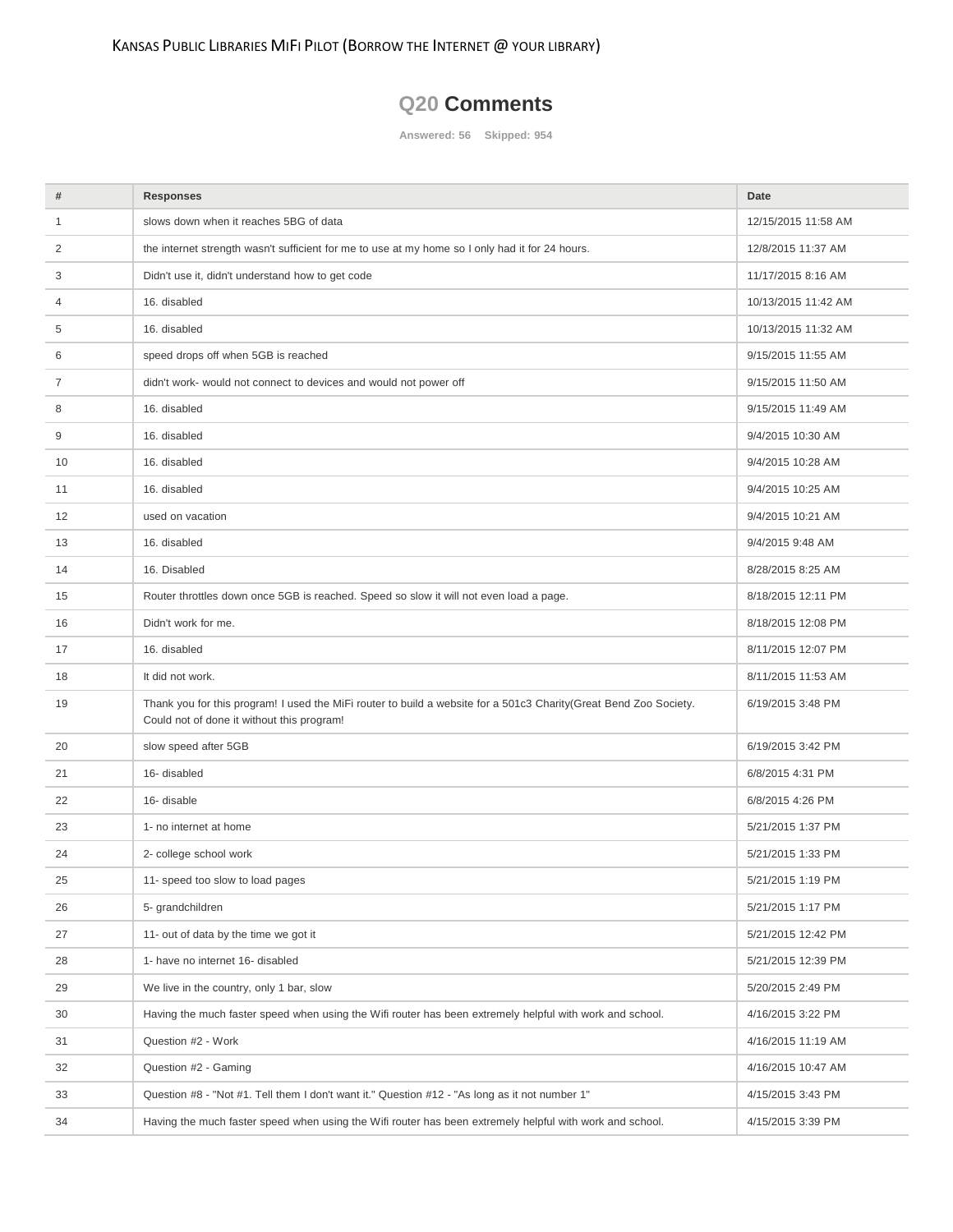## KANSAS PUBLIC LIBRARIES MIFI PILOT (BORROW THE INTERNET @ YOUR LIBRARY)

| 35 | Questions 1 & 2 - "Don't have internet at home" Question 4 - "Don't have children" Question 10 - "Have a laptop"<br>Question 13 - "Couldn't use them at home"                                                                                                                                                                                                                                                                                                                     | 4/15/2015 3:25 PM  |
|----|-----------------------------------------------------------------------------------------------------------------------------------------------------------------------------------------------------------------------------------------------------------------------------------------------------------------------------------------------------------------------------------------------------------------------------------------------------------------------------------|--------------------|
| 36 | MiFi is too slow - limits what can be done on the internet.                                                                                                                                                                                                                                                                                                                                                                                                                       | 4/15/2015 12:36 PM |
| 37 | Question #8 - "Depends on cost"                                                                                                                                                                                                                                                                                                                                                                                                                                                   | 4/15/2015 11:28 AM |
| 38 | Internet got very slow after a few days, even with one device on it.                                                                                                                                                                                                                                                                                                                                                                                                              | 4/10/2015 2:58 PM  |
| 39 | On a scale of 1-10 with 1=very dissatisfied and 10=very satisfied, MiFi satisfaction rates: 1 for Netflix, 3 for some sites,<br>7 for most sites, and 10 for app games                                                                                                                                                                                                                                                                                                            | 4/10/2015 2:28 PM  |
| 40 | More than two devices slows unit way down                                                                                                                                                                                                                                                                                                                                                                                                                                         | 4/10/2015 12:25 PM |
| 41 | Question #9 - It doesn't seem like much money, but when you have very little that is a lot. Question #12 - I already<br>have. Comments at the end-Thank you so much for this program. I had the flu and was able to work from home online<br>using it. This is a really great program. Internet access is just out of reach for those at the margins of poverty. Thank<br>you so much.                                                                                            | 4/10/2015 10:43 AM |
| 42 | Disabled, not retired                                                                                                                                                                                                                                                                                                                                                                                                                                                             | 4/10/2015 9:06 AM  |
| 43 | MiFi is 10x faster than our current satellite provider. The device was helpful this past week, At our 4H club meeting in<br>an area with usually poor internet connection, we were able to view easily online and make important club decisions,<br>thanks to MiFi. We had no service connection between Robinson, KS and Elwood, KS on 36 Hwy as we traveled to St.<br>Joseph, MO. Service resumed as usual in St. Joe. Thanks for this opportunity! It was greatly appreciated. | 4/9/2015 4:57 PM   |
| 44 | No computer at home. Borrowed one.                                                                                                                                                                                                                                                                                                                                                                                                                                                | 4/9/2015 3:26 PM   |
| 45 | 1. No home internet                                                                                                                                                                                                                                                                                                                                                                                                                                                               | 4/9/2015 3:26 PM   |
| 46 | Blockers over blocked                                                                                                                                                                                                                                                                                                                                                                                                                                                             | 4/9/2015 3:05 PM   |
| 47 | Disabled, not retired - we took the MiFi on a trip to Washington state and the MiFi worked awesome even in the valley<br>and the mountains. When the radio didn't get any reception the MiFi did. Being able to check out the MiFi has been<br>really good. I live on a fixed income which doesn't leave any extra.                                                                                                                                                               | 4/9/2015 2:51 PM   |
| 48 | Question #2 - "Checking information about my school"                                                                                                                                                                                                                                                                                                                                                                                                                              | 4/9/2015 1:54 PM   |
| 49 | Had marked out the word "child" and inserted "student" on some questions                                                                                                                                                                                                                                                                                                                                                                                                          | 4/9/2015 11:04 AM  |
| 50 | Usage was 8.5 GB Kim reset the SimCard and cleaned the battery connections and it was working at the library -<br>will test offsite.                                                                                                                                                                                                                                                                                                                                              | 4/9/2015 10:38 AM  |
| 51 | 11. Extremely slow                                                                                                                                                                                                                                                                                                                                                                                                                                                                | 4/9/2015 10:34 AM  |
| 52 | We didn't have a chance to try it. I am going to check it out again after Christmas.                                                                                                                                                                                                                                                                                                                                                                                              | 4/9/2015 8:54 AM   |
| 53 | The MiFi was not holding a charge.                                                                                                                                                                                                                                                                                                                                                                                                                                                | 4/9/2015 8:50 AM   |
| 54 | device not fully charged after plugged in all day. Had to unplug/plug jetpack & hit arrow few x. Happened 2x during my<br>7day ckout period. Maybe has short?                                                                                                                                                                                                                                                                                                                     | 4/7/2015 4:29 PM   |
| 55 | Problems with pages not responding at times and slow to load. Problem with signing out of FB, e-mails etc                                                                                                                                                                                                                                                                                                                                                                         | 4/7/2015 4:08 PM   |
| 56 | Really enjoyed being able to have internet at home after not having it for about 2 yrs. Mobile hotspots are awesome.<br>Even worked in a rural area of Severy KS                                                                                                                                                                                                                                                                                                                  | 4/7/2015 3:50 PM   |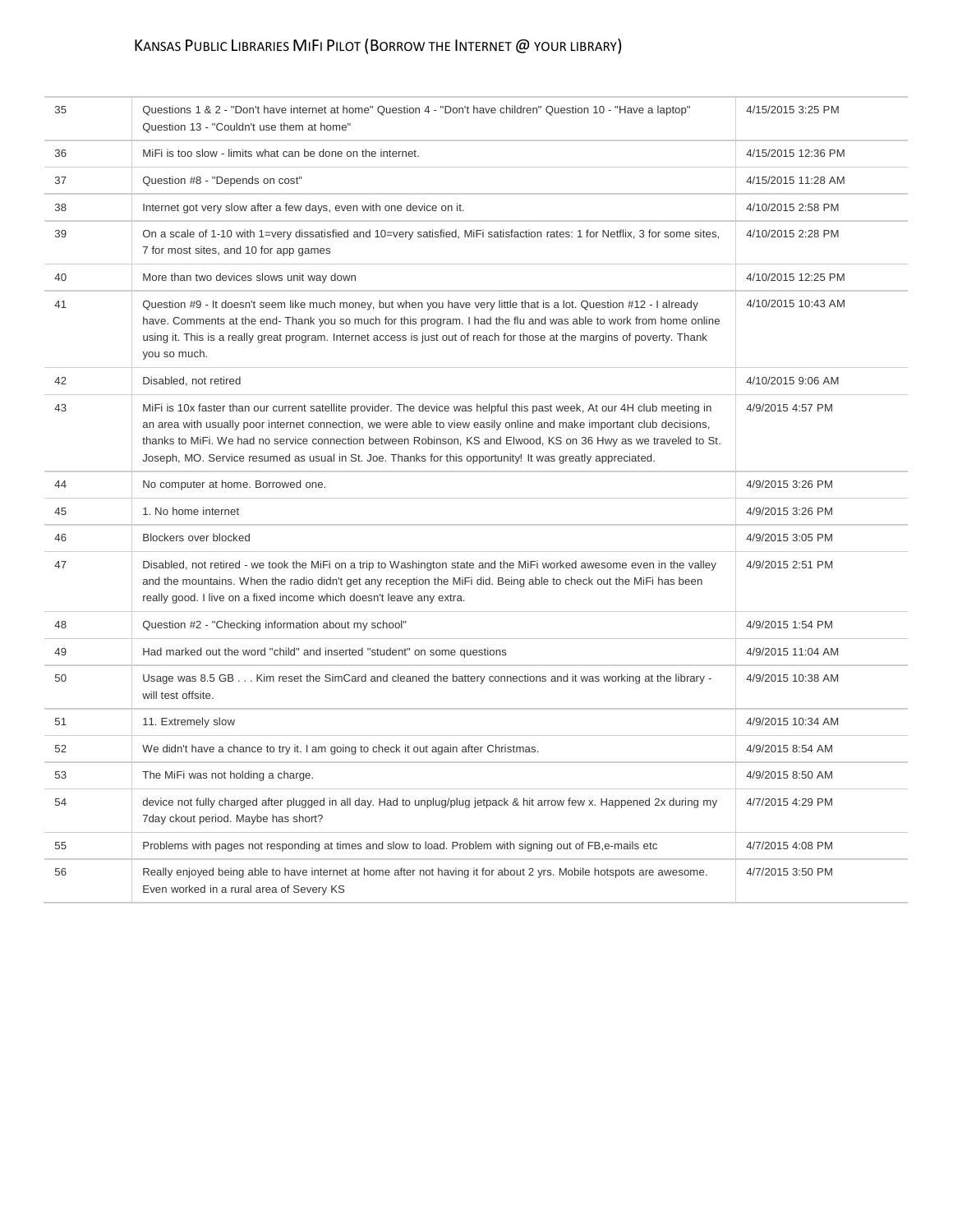KANSAS PUBLIC LIBRARIES MIFI PILOT (BORROW THE INTERNET @ YOUR LIBRARY)

# **Q21 Library Name**

**Answered: 1,010 Skipped: 0**

| <b>Answer Choices</b>                   | <b>Responses</b> |                |
|-----------------------------------------|------------------|----------------|
| Atchison Public Library                 | 7.52%            | 76             |
| Carbondale City Library                 | 4.75%            | 48             |
| Clearwater Public Library               | 13.37%           | 135            |
| Coffeyville Public Library              | 6.63%            | 67             |
| Effingham Public Library                | 5.25%            | 53             |
| Goodland Public Library                 | 8.91%            | 90             |
| Great Bend Public Library               | 3.96%            | 40             |
| Hamilton County Library (Syracuse)      | 0.59%            | 6              |
| Haysville Public Library                | 6.44%            | 65             |
| Independence Public Library             | 3.47%            | 35             |
| Jay Johnson Public Library (Quinter)    | 0.00%            | $\mathbf{0}$   |
| Jetmore City Library                    | 0.20%            | $\overline{2}$ |
| Leavenworth Public Library              | 4.95%            | 50             |
| Lyndon Carnegie Library                 | 0.00%            | $\mathbf{0}$   |
| Mary Cotton Public Library (Sabetha)    | 11.19%           | 113            |
| Meriden-Ozawkie Public Library          | 8.91%            | 90             |
| Silver Lake Public Library              | 5.64%            | 57             |
| Stanton County Public Library (Johnson) | 3.17%            | 32             |
| Wetmore Public Library                  | 5.05%            | 51             |
| <b>Total</b>                            |                  | 1,010          |